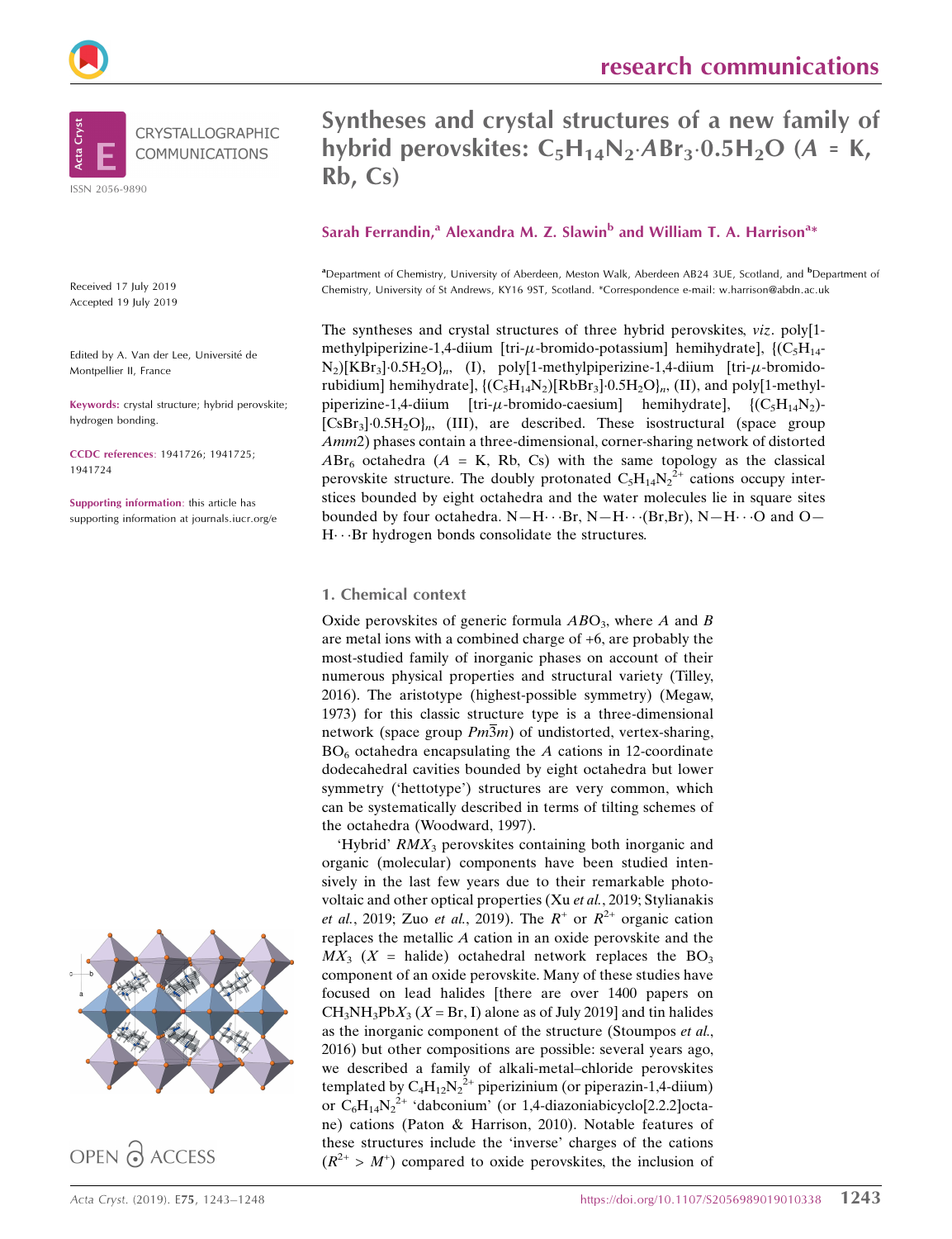## research communications

water molecules of hydration in the  $C_4H_{12}N_2$ · $ACl_3$ · $H_2O$  ( $A =$ K, Rb, Cs) series and a novel chiral perovskite analogue (space group  $P3_221$ ) for  $C_6H_{14}N_2 \cdot RbCl_3$ . This family has recently been extended by a number of phases (see Database survey) including  $C_6H_{14}N_2 \cdot RbBr_3$  and  $C_7H_{16}N_2 \cdot RbI_3$  $(C_7H_{16}N_2^{2+})$  $=$  1-methyl-1,4-diazabicyclo[2.2.2]octane-1,4diium) (Zhang *et al.*, 2017), C<sub>4</sub>H<sub>12</sub>N<sub>2</sub>·RbBr<sub>3</sub> (C<sub>4</sub>H<sub>12</sub>N<sub>2</sub><sup>2+</sup> = 3ammoniopyrrolidinium) (Pan *et al.*, 2017) and  $C_4H_{12}N_2 \cdot NaI_3$ (Chen et al., 2018), some of which have significant physical properties such as ferroelectricity.

$$
\bigwedge_{N^{+}}^{H} f
$$
 (I)  $A = K$ 

$$
H_2N^+
$$
  $ABr_3$  0.5  $H_2O$  (II)  $A = Rb$ 

 $(III)$   $A = Cs$ 

In this paper we describe the syntheses and structures of a new family of isostructural hybrid perovskite hemihydrates of formula  $C_5H_{14}N_2 \cdot ABr_3 \cdot 0.5H_2O(C_5H_{14}N_2^{2+} = 1$ -methyl piperizinium cation) where  $A = K (I)$ , Rb (II) and Cs (III).

### 2. Structural commentary

Compounds (I), (II) and (III) are isostructural as indicated by their orthorhombic unit cells, showing the expected trend of volume increase as a result of the increasing ionic radius (Shannon, 1976) of the alkali-metal cation on going from potassium ( $r = 1.52$ ) to rubidium ( $r = 1.66$ ) to caesium ( $r =$ 1.81  $\AA$ ). This description will focus on the structure of (I) and note significant differences for (II) and (III) where applicable.

The asymmetric unit of (I) (Fig. 1) contains two methylene groups (C1 and C2), an  $NH_2^+$  grouping, an N2H<sup>+</sup> moiety and



Figure 1

The asymmetric unit of (I) expanded to show the complete  $C_5H_{14}N_2^{2+}$ cation, the complete potassium coordination polyhedra and the water molecule (50% displacement ellipsoids). Symmetry codes: (i)  $x$ ,  $1 - y$ , z; (ii)  $2 - x$ ,  $\frac{3}{2} - y$ ,  $\frac{1}{2} + z$ ; (iii)  $x$ ,  $y - \frac{1}{2}$ ,  $\frac{1}{2} + z$ ; (iv)  $2 - x$ ,  $1 - y$ ,  $z$ ; (v)  $1 - x$ ,  $1 - y$ ,  $z$ ; (vi)  $1 - x$ ,  $\frac{3}{2} - y$ ,  $\frac{1}{2} + z$ ; (vii)  $x$ ,  $y - \frac{1}{2}$ ,  $\frac{1}{2} + z$ .

| Table 1                                                        |  |  |
|----------------------------------------------------------------|--|--|
| Selected geometric parameters $(\tilde{A}, \circ)$ for $(I)$ . |  |  |

| $K1 - Br11$       | 3.4184(13) | $K2 - Br2$      | 3.4000(16) |
|-------------------|------------|-----------------|------------|
| $K1 - Br1$        | 3.5261(18) | $K2 - Br2u$     | 3.4179(15) |
| $K1 - Br3$        | 3.4865(10) | $K2 - Br3$      | 3.3297(10) |
| $K1^{iii}-Br1-K1$ | 157.98(5)  | $K2 - Br3 - K1$ | 179.19(5)  |
| $K2 - Br2 - K2m$  | 177.85(5)  |                 |            |
|                   |            |                 |            |

Symmetry codes: (i)  $-x+2, -y+\frac{3}{2}, z+\frac{1}{2}$ ; (ii)  $-x+1, -y+\frac{3}{2}, z+\frac{1}{2}$ ; (iii)  $x, y + \frac{1}{2}, z - \frac{1}{2}$ 

Table 2 Selected geometric parameters  $(\mathring{A}, \degree)$  for (II).

| $Rb1 - Br1^1$                                            | 3.4639(8)              | $Rb2-Br2$     | 3.4326(9) |
|----------------------------------------------------------|------------------------|---------------|-----------|
| $Rh1 - Br1$                                              | 3.5323(10)             | $Rb2 - Br2ii$ | 3.4336(9) |
| $Rb1 - Br3$                                              | 3.4756(9)              | $Rb2-Br3$     | 3.3919(9) |
| $Rb1iii - Br1 - Rb1$<br>$Rb2 - Br2 - Rb2$ <sup>iii</sup> | 157.67(2)<br>176.93(2) | $Rb2-Br3-Rb1$ | 178.12(3) |

Symmetry codes: (i)  $-x$ ,  $-y + \frac{1}{2}$ ,  $z - \frac{1}{2}$ ; (ii)  $-x + 1$ ,  $-y + \frac{1}{2}$ ,  $z - \frac{1}{2}$ ; (iii)  $x$ ,  $y - \frac{1}{2}$ ,  $z + \frac{1}{2}$ .

Table 3 Selected geometric parameters  $(A, \circ)$  for (III).

| 3.4923(10) |
|------------|
|            |
| 3.4790(9)  |
| 3.4627(11) |
| 175.99(3)  |
|            |
|            |

Symmetry codes: (i)  $-x$ ,  $-y + \frac{1}{2}$ ,  $z - \frac{1}{2}$ ; (ii)  $-x + 1$ ,  $-y + \frac{1}{2}$ ,  $z - \frac{1}{2}$ ; (iii)  $x$ ,  $y - \frac{1}{2}$ ,  $z + \frac{1}{2}$ .

the carbon atom (C3) of a methyl group. N1, N2 and C3 lie on a (010) crystallographic mirror plane with  $y = \frac{1}{2}$  for the asymmetric atoms. The complete  $C_5H_{14}N_2^{2+}$  cation is generated by the mirror to result in a typical (Dennington & Weller, 2018) chair conformation for this species with N1 and N2 deviating from the C1/C2/C1<sup>i</sup>/C2<sup>i</sup> [symmetry code: (i)  $x$ , 1 –  $y$ , z] plane by  $-0.623$  (7) and 0.708 (6) A, respectively. The pendant C3 methyl group adopts an equatorial orientation with respect to the ring. A water molecule with the O atom lying on the  $(\frac{1}{2}, \frac{1}{2}, z)$  special position with mm2 symmetry (Wyckoff site 2a) is also present.

The inorganic component of the structure consists of two potassium ions, K1 (site symmetry mm2; Wyckoff site 2b) and K2 ( $mm2$ ; 2a) and three bromide ions: Br1 [ $m(100)$ ; 4e], Br2  $[m(100); 4e]$  and Br3  $[m(010); 4c]$ , which gives an overall inorganic stoichiometry of KBr<sub>3</sub>. Crystal symmetry constructs  $Br_6$  octahedra around each potassium ion and the mean  $K1-$ Br and K2—Br separations are  $3.4770$  and  $3.3825 \text{ Å}$ , respectively (Table 1); equivalent data for (II) (Table 2) are  $Rb1 - Br = 3.4906$  and  $Rb2 - Br = 3.4194$  Å; equivalent data for (III) (Table 3) are  $Cs1-Br = 3.5432$  and  $Cs2-Br =$ 3.4780 Å. These data may be compared with the shortest  $K-$ Br and  $Rb$ —Br separations of 3.299 and 3.425  $\dot{A}$ , respectively in the rocksalt-type KBr and RbBr structures and the Cs—Br separation of  $3.716 \text{ Å}$  in CsBr (eight-coordinate CsCl structure).

The K1 octahedron in (I) is considerably distorted with the smallest and largest *cis*  $Br - K - Br$  angles being 66.53 (4) and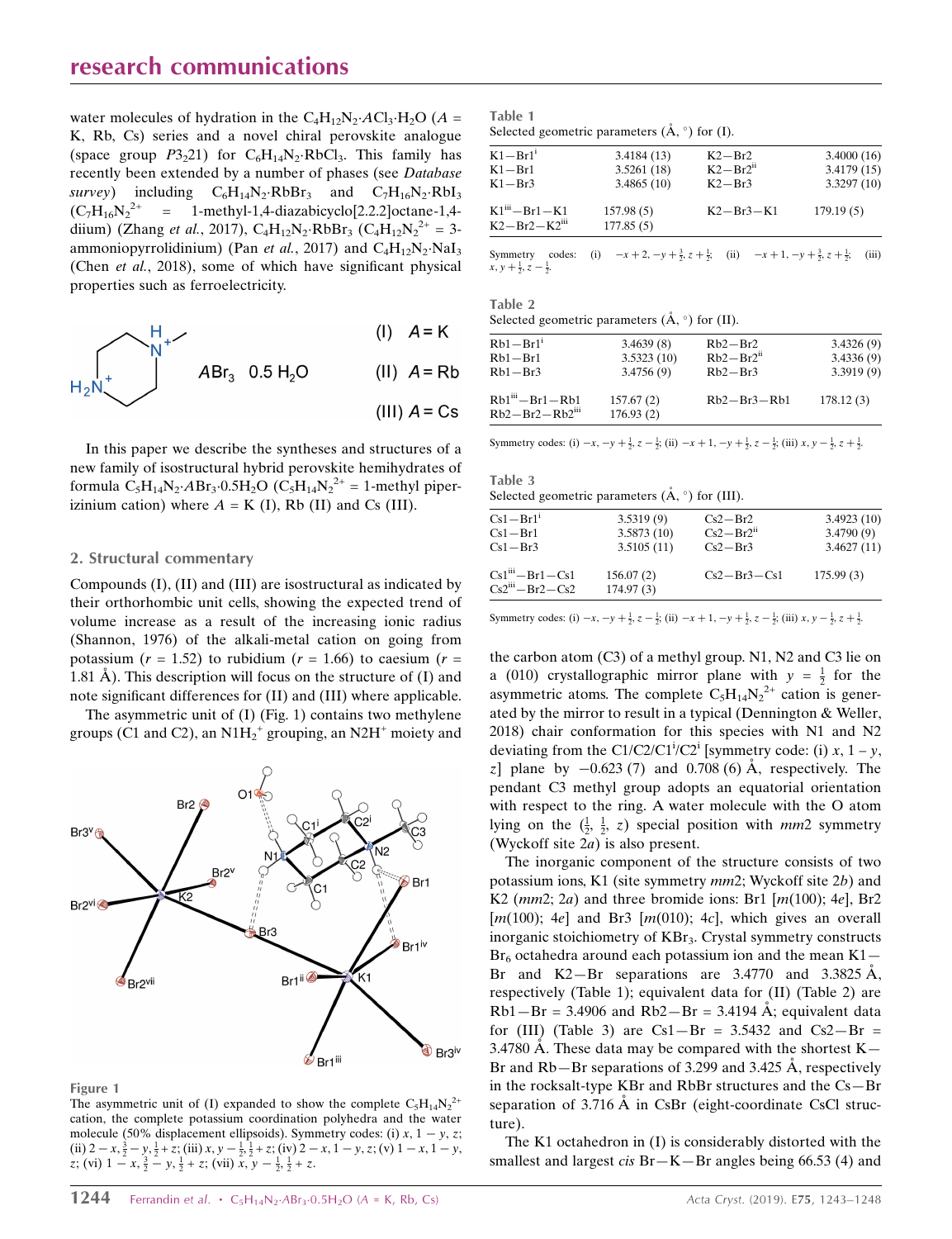Table 4 Hydrogen-bond geometry  $(\AA, \degree)$  for (I).

| $D$ -H $\cdots$ A                    | $D-H$ | $H \cdot \cdot \cdot A$ | $D\cdots A$ | $D-H\cdots A$ |
|--------------------------------------|-------|-------------------------|-------------|---------------|
| $N1 - H2N \cdots 01$                 | 0.91  | 1.89                    | 2.799(5)    | 172           |
| $N1 - H1N \cdots Br3$                | 0.91  | 2.47                    | 3.232(5)    | 141           |
| $N2 - H3N \cdots Br1$                | 1.00  | 2.67                    | 3.438(4)    | 133           |
| $N2 - H3N \cdots Br1$ <sup>iv</sup>  | 1.00  | 2.67                    | 3.438(4)    | 133           |
| $O1 - H1O \cdots Br2^v$              | 0.87  | 2.34                    | 3.200(3)    | 172           |
| $C1 - H1A \cdots Br2^{vi}$           | 0.99  | 2.88                    | 3.614(4)    | 131           |
| $C1 - H1B \cdot Br1^{iv}$            | 0.99  | 3.00                    | 3.703(4)    | 129           |
| $C2-H2B \cdot \cdot Br1^{iv}$        | 0.99  | 3.05                    | 3.517(4)    | 111           |
| $C2 - H2B \cdots Br3^v$              | 0.99  | 2.82                    | 3.525(4)    | 129           |
| $C3 - H3A \cdots Br1$ <sup>vii</sup> | 0.98  | 2.96                    | 3.857(4)    | 153           |
| $C3 - H3B \cdot$ Br3 <sup>vIII</sup> | 0.98  | 2.75                    | 3.615(6)    | 148           |
|                                      |       |                         |             |               |

Symmetry codes: (iv)  $-x + 2$ ,  $-y + 1$ , z; (v)  $x, y - \frac{1}{2}$ ,  $z - \frac{1}{2}$ ; (vi)  $-x + 1$ ,  $-y + 1$ , z; (vii)  $-x+2, -y+\frac{3}{2}, z-\frac{1}{2}$ ; (viii)  $x, y, z-1$ .

110.57 (6) $^{\circ}$ , respectively and the *trans* angles spanning the range 157.98 (5)–160.13 (7)°. The K2 octahedron is more regular, with *cis* angles varying from 82.17 (3) to 97.55 (2)°. Two of the *trans* angles for K2 are close to  $180^\circ$  but the other is much smaller at 158.51 (7) $^{\circ}$ . The octahedral volume for the K1 octahedron is 53.2  $A^3$  and its angular variance (Robinson *et* al., 1971) is 125.5 $^{\circ2}$ . The equivalent data for the K2 octahedron are 50.7  $\AA^3$  and 45.0°<sup>2</sup>, respectively. The corresponding polyhedra in (II) and (III) are similarly distorted, with respective octahedral volumes and angular variances as follows: Rb1 53.7  $\AA^3$ , 129.7<sup>°2</sup>; Rb2 52.1  $\AA^3$ , 56.6<sup>°2</sup>; Cs1 55.8  $\AA^3$ , 145.2<sup>°2</sup>; Cs2 54.2  $\mathring{A}^3$ , 84.7<sup>o2</sup>.

Bond-valence-sum (BVS) calculations using the 'extrapolated' formalism of Brese & O'Keeffe (1991) give the following values in valence units: K1 0.66, K2 0.86, Rb1 0.88 Rb2 1.07, Cs1 1.21, Cs2 1.44 (expected value = 1.00 in all cases). These data suggest that K1 in (I) is considerably underbonded, which is consistent with the long mean  $K1 - Br$ separation in (I) compared to the separation in KBr. Conversely, Cs2 in (III) is substantially overbonded and must be a 'tight fit' in its octahedral site.



Figure 2

Polyhedral plot of the extended structure of (I) viewed down [011] with the K1B $r_6$  octahedra coloured lilac and K2B $r_6$  blue.

Table 5 Hydrogen-bond geometry  $(\AA, \degree)$  for (II).

| $D - H \cdots A$                      | $D-H$ | $H \cdot \cdot \cdot A$ | $D\cdot\cdot\cdot A$ | $D-H\cdots A$ |
|---------------------------------------|-------|-------------------------|----------------------|---------------|
| $N1 - H1N \cdots 01$                  | 0.91  | 1.91                    | 2.816(5)             | 173           |
| $N1 - H2N \cdots Br3$                 | 0.91  | 2.49                    | 3.243(4)             | 140           |
| $N2 - H3N \cdots Br1$                 | 1.00  | 2.68                    | 3.448(4)             | 134           |
| $N2 - H3N \cdots Br1$ <sup>iv</sup>   | 1.00  | 2.68                    | 3.448(4)             | 134           |
| $O1 - H1O \cdots Br2^v$               | 0.87  | 2.34                    | 3.212(3)             | 173           |
| $Cl = H1A \cdots Br1iv$               | 0.99  | 3.01                    | 3.717(4)             | 129           |
| $C1 - H1B \cdots Br2^{vi}$            | 0.99  | 2.92                    | 3.652(4)             | 131           |
| $C2-H2B \cdots Br1^{iv}$              | 0.99  | 3.06                    | 3.531(4)             | 111           |
| $C2 - H2B \cdot Br3^v$                | 0.99  | 2.85                    | 3.560(4)             | 130           |
| $C3 - H3A \cdots Br1$ <sup>vii</sup>  | 0.99  | 3.03                    | 3.927(4)             | 152           |
| $C3 - H3B \cdots Br3$ <sup>viii</sup> | 0.99  | 2.79                    | 3.653(5)             | 146           |

Symmetry codes: (iv)  $-x, -y + 1, z$ ; (v)  $x, y + \frac{1}{2}, z + \frac{1}{2}$ ; (vi)  $-x + 1, -y + 1, z$ ; (vii)  $-x, -y + \frac{1}{2}, z + \frac{1}{2}$ ; (viii) x, y, z + 1.

Table 6 Hydrogen-bond geometry  $(A, \circ)$  for (III).

| $D-\mathrm{H}\cdots A$               | $D - H$ | $H \cdot \cdot \cdot A$ | $D\cdots A$ | $D - H \cdots A$ |
|--------------------------------------|---------|-------------------------|-------------|------------------|
| $N1 - H2N \cdot \cdot \cdot O1$      | 0.91    | 1.94                    | 2.845(7)    | 173              |
| $N1 - H1N \cdots Br3$                | 0.91    | 2.51                    | 3.259(6)    | 140              |
| $N2 - H3N \cdots Br1$                | 1.00    | 2.68                    | 3.446(5)    | 134              |
| $N2 - H3N \cdot Br1^{\text{iv}}$     | 1.00    | 2.68                    | 3.446(5)    | 134              |
| $O1 - H1O \cdot Br2^v$               | 0.89    | 2.36                    | 3.242(4)    | 175              |
| $C1 - H1A \cdots Br1iv$              | 0.99    | 3.07                    | 3.762(5)    | 128              |
| $C1 - H1B \cdot \cdot Br2^{vi}$      | 0.99    | 2.99                    | 3.712(5)    | 131              |
| $C2-H2B \cdots Br1^{iv}$             | 0.99    | 3.08                    | 3.550(5)    | 111              |
| $C2 - H2B \cdots Br3^v$              | 0.99    | 2.92                    | 3.643(4)    | 131              |
| $C3 - H3B \cdots Br3$ <sup>vii</sup> | 1.00    | 2.86                    | 3.726(7)    | 145              |

Symmetry codes: (iv)  $-x, -y + 1, z$ ; (v)  $x, y + \frac{1}{2}, z + \frac{1}{2}$ ; (vi)  $-x + 1, -y + 1, z$ ; (vii)  $x, y, z + 1.$ 

#### 3. Supramolecular features

The linkage of the KBr<sub>6</sub> octahedra in (I) in the x, y and z directions through their bromide-ion vertices leads to an infinite network of corner-sharing  $KBr_6$  octahedra akin to the network of  $BO<sub>6</sub>$  octahedra in the classical  $ABO<sub>3</sub>$  perovskite structure. Key features of the inorganic network are the K— Br—K bond angles (Table 1), with Br1 substantially bent from the nominal linear bond  $[K1 - Br1 - K1<sup>ii</sup> = 157.98 (5)<sup>o</sup>;$ symmetry code (ii)  $x, \frac{1}{2} + y, z - \frac{1}{2}$ , but Br2 and Br3 far less so. When the structure of (I) is viewed down [011], alternating (100) layers of K1- and K2-centred octahedra are apparent (Fig. 2). Within these (100) planes, the K1 atoms are linked by the Br1 ions and the K2 atoms are liked by the Br2 ions. Finally, Br3 provides the inter-layer linkages in the [100] direction.

The 1-methylpiperizinium cations occupy the central regions of the cages formed by eight  $KBr_6$  octahedra, obviously equivalent to the A cation site in a classical perovskite. The water molecules lie at the centres of square sites bounded by four octahedra and stack in the [100] direction with alternating occupied and empty sites (see Fig. 3 and the Database survey section). Hydrogen bonding involving the encapsulated species is an important feature of the structure of (I): the  $NH_2^+$  group forms one  $N-H\cdots Br3$  link and one  $N-H\cdots$ O link to the water molecule (Table 4, Fig. 1) whereas the methylated  $N2H^+$  group forms a rather long (and presumably weak) bifurcated  $N-H \cdots (Br1,Br1)$  link. As just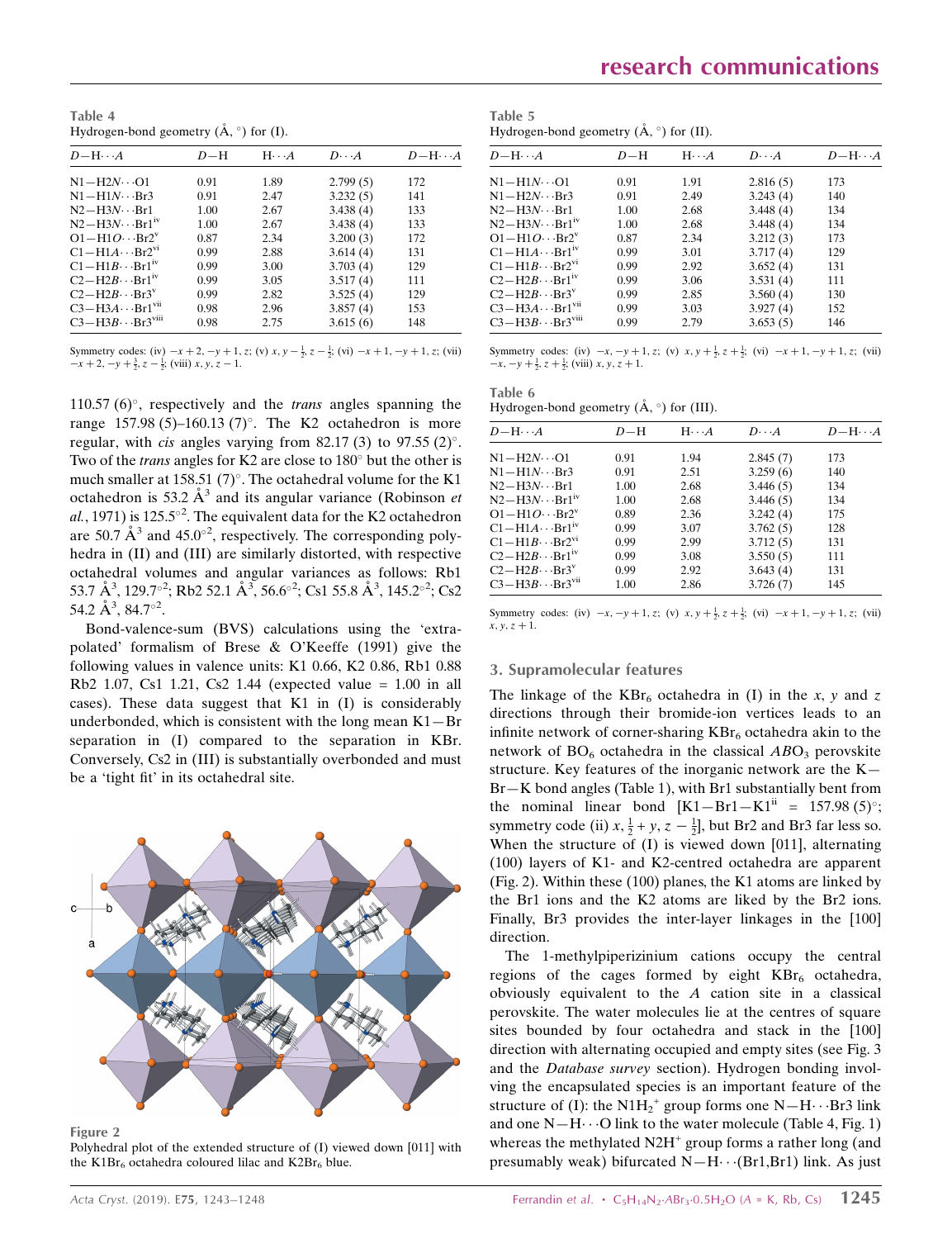## research communications

### Table 7 Summary of hybrid perovskite structures based on  $AX_3$  alkali-metal–halide octahedral networks.

| Code/refcode          | Formula                                                 | Space group       | Reference                    |
|-----------------------|---------------------------------------------------------|-------------------|------------------------------|
| (I)                   | $C_5H_{14}N_2$ KBr <sub>3</sub> 0.5H <sub>2</sub> O     | Amm2              | This work                    |
| (II)                  | $C_5H_{14}N_2$ . RbBr <sub>3</sub> .0.5H <sub>2</sub> O | Amm2              | This work                    |
| (III)                 | $C_5H_{14}N_2 \cdot C_5Br_3 \cdot 0.5H_2O$              | Amm2              | This work                    |
| <b>GUYMIX</b>         | $C_4H_{12}N_2$ KCl <sub>3</sub> H <sub>2</sub> O        | Pbcm              | Paton & Harrison (2010)      |
| <b>GUYMOD</b>         | $C_4H_{12}N_2$ . RbCl <sub>3</sub> . H <sub>2</sub> O   | Pbcm              | Paton & Harrison (2010)      |
| <b>GUYMUJ</b>         | $C_4H_{12}N_2 \cdot C_5Cl_3 \cdot H_2O$                 | Pbcm              | Paton & Harrison (2010)      |
| <b>MOMLEI</b>         | $C_4H_{12}N_2$ KBr <sub>3</sub> H <sub>2</sub> O        | Pbcm              | Harrison $(2019a)$           |
| <b>MOMSEP</b>         | $C_4H_{12}N_2$ RbBr <sub>3</sub> $H_2O$                 | Pbcm              | Harrison (2019b)             |
| <b>FIZYIZ</b>         | $C_6H_{14}N_2 \cdot KBr_3$                              | $P3_121$          | Hongzhang (2019)             |
| <b>GUYNEU</b>         | $C_6H_{14}N_2$ RbCl <sub>3</sub>                        | P3,21             | Paton & Harrison (2010)      |
| <b>HEJGUB</b>         | $C_6H_{14}N_2$ . RbBr <sub>3</sub>                      | P3,21             | Zhang et al. $(2017)$        |
| GUYNEU02 <sup>a</sup> | $C_6H_{14}N_2 \cdot RbCl_3$                             | Pm3m              | Zhang et al. $(2017)$        |
| HEJGUB01 <sup>a</sup> | $C_6H_{14}N_2$ . RbBr <sub>3</sub>                      | $Pm\overline{3}m$ | Zhang et al. $(2017)$        |
| <b>GUYNIY</b>         | $C_6H_{14}N_2 \cdot CsCl_3$                             | C2/c              | Paton & Harrison (2010)      |
| <b>HEJGOV</b>         | $C_7H_{16}N_2 \cdot RbI_3$                              | P <sub>432</sub>  | Zhang <i>et al.</i> $(2017)$ |
| HEJGOV01              | $C_7H_{16}N_2$ RbI <sub>3</sub>                         | R <sub>3</sub>    | Zhang <i>et al.</i> $(2017)$ |
| <b>GEFLOV</b>         | $C_4H_{12}N_2$ RbBr <sub>3</sub>                        | Ia                | Pan et al. (2017)            |
| GEFLOVO1 <sup>a</sup> | $C_4H_{12}N_2$ . RbBr <sub>3</sub>                      | Pm3m              | Pan <i>et al.</i> (2017)     |
| <b>MEXMAG</b>         | $C_4H_{12}N_2$ ·NaI <sub>3</sub>                        | C2/c              | Chen <i>et al.</i> (2018)    |

Redetermined structures not included. Note: (a) high-temperature polymorph.

noted, the water molecule accepts an  $N-H\cdots O$  hydrogen bond from the organic cation and forms a pair of symmetryequivalent O-H···Br2 hydrogen bonds. It is notable that all the C-bound H atoms in (I) are also potential hydrogen-bond donors to bromide ions based on the H···Br separations being significantly less than the van der Waals' separation of  $3.05 \text{ Å}$ for these atoms. So far as the bromide ions are concerned, Br1 accepts one classical and three non-classical hydrogen bonds, Br2 accepts one classical and one non-classical and Br3 accepts one classical and two non-classical. The hydrogenbonding schemes for (II) (Table 5) and (III) (Table 6) are essentially the same as that for (I).

## 4. Database survey

The title compounds and their significant analogue structures with their space groups and CCDC refcodes (Groom et al., 2016) are listed in Table 7. These compounds now represent a significant family of hybrid perovskites featuring several different cations – the protonated forms of piperazine, dabco, 1-methylpiperazine, 3-aminopyrrolidine and 'methyl dabco' (1-methyl-1,4-diazabicyclo[2.2.2]octane) – as well as different alkali metal cations and halide anions. The recently reported structure of MEXMAG (Chen et al., 2108) has added sodium to the list of cations that can form these structures. Some structures such as HEJGOV (Zhang et al., 2017) show notable



#### Figure 3

Comparison of the structures of (a) MEXMAG (redrawn from Chen et al., 2018), (b) (I) and (c) GUYMIX (redrawn from Paton and Harrison, 2010). In MEXMAG, (I) and GUYMIX, the two octahedral cages shown are stacked in the [001], [100] and [001] directions, respectively. Note the alternation of water molecules and empty sites in (I) with respect to the [100] direction whereas GUYMIX has a water molecule in every square site in the [001] direction.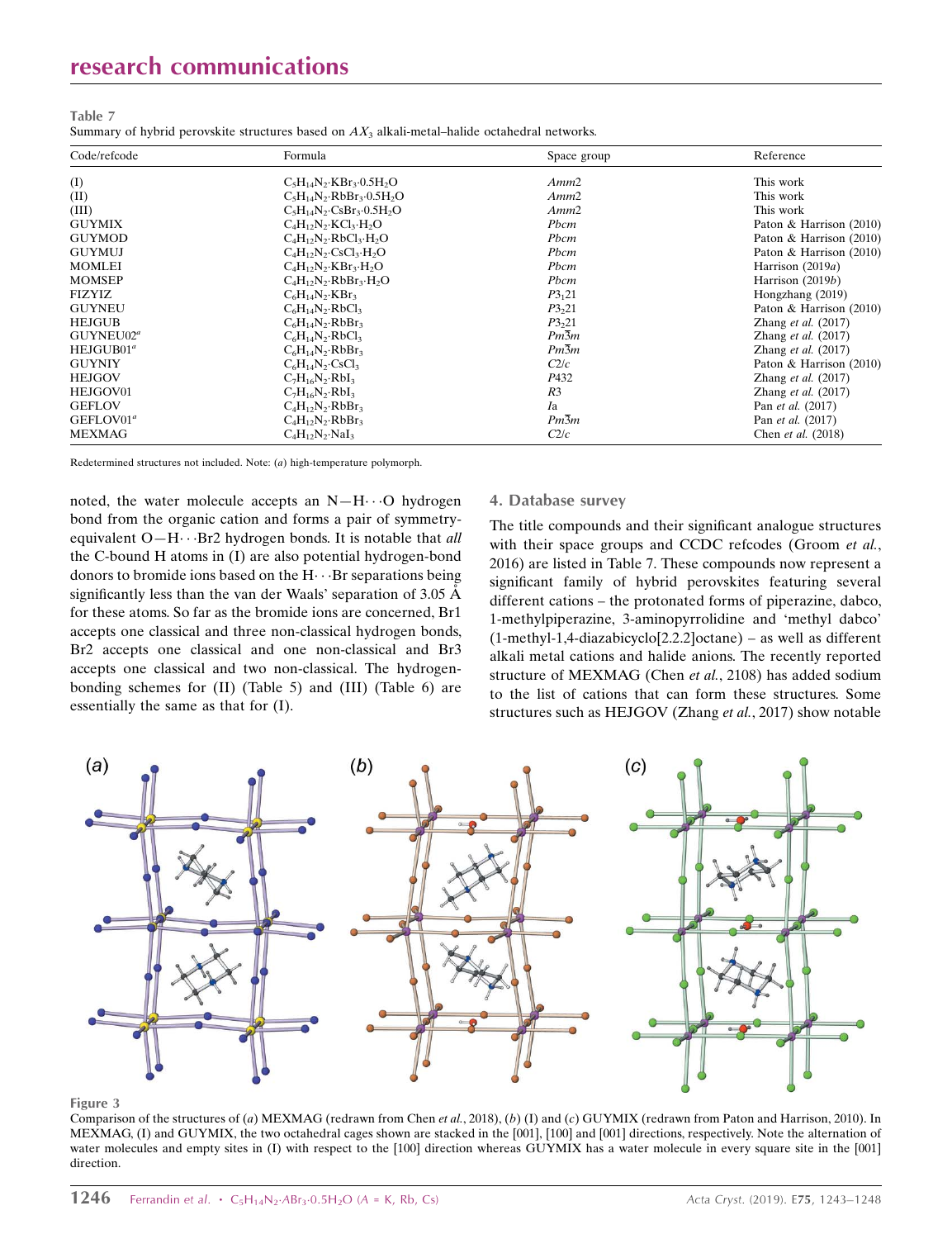Table 8 Experimental details.

|                                                                             | $\rm (I)$                                  | (II)                                       | (III)                                      |
|-----------------------------------------------------------------------------|--------------------------------------------|--------------------------------------------|--------------------------------------------|
| Crystal data                                                                |                                            |                                            |                                            |
| Chemical formula                                                            | $(C_5H_{14}N_2)[KBr_3]\cdot 0.5H_2O$       | $(C_5H_{14}N_2)[RbBr_3] \cdot 0.5H_2O$     | $(C_5H_{14}N_2)[C_5Br_3] \cdot 0.5H_2O$    |
| $M_{\rm r}$                                                                 | 390.02                                     | 436.39                                     | 483.83                                     |
| Crystal system, space group                                                 | Orthorhombic, Amm2                         | Orthorhombic, Amm2                         | Orthorhombic, Amm2                         |
| Temperature (K)                                                             | 93                                         | 93                                         | 93                                         |
| a, b, c(A)                                                                  | 13.411 (3), 9.488 (2), 9.790 (2)           | 13.477 (3), 9.5617 (19), 9.850 (2)         | 13.610 (3), 9.7201 (19), 9.977 (2)         |
| $V(\AA^3)$                                                                  | 1245.7(5)                                  | 1269.3(5)                                  | 1319.9(5)                                  |
| Ζ                                                                           | 4                                          | $\overline{4}$                             | $\overline{4}$                             |
| Radiation type                                                              | Mo $K\alpha$                               | Mo $K\alpha$                               | Mo $K\alpha$                               |
| $\mu$ (mm <sup>-1</sup> )                                                   | 10.01                                      | 13.31                                      | 11.85                                      |
| Crystal size (mm)                                                           | $0.10 \times 0.08 \times 0.08$             | $0.15 \times 0.10 \times 0.10$             | $0.10 \times 0.10 \times 0.10$             |
| Data collection                                                             |                                            |                                            |                                            |
| Diffractometer                                                              | Rigaku Pilatus 200K CCD                    | Rigaku Pilatus 200K CCD                    | Rigaku Pilatus 200K CCD                    |
| Absorption correction                                                       | Multi-scan (CrysAlis PRO; Rigaku,<br>2017) | Multi-scan (CrysAlis PRO; Rigaku,<br>2017) | Multi-scan (CrysAlis PRO; Rigaku,<br>2017) |
| $T_{\min}, T_{\max}$                                                        | 0.406, 1.000                               | 0.347, 1.000                               | 0.463, 1.000                               |
| No. of measured, independent and<br>observed $[I > 2\sigma(I)]$ reflections | 3890, 1235, 1208                           | 6851, 1264, 1244                           | 3718, 1312, 1293                           |
| $R_{\rm int}$                                                               | 0.033                                      | 0.037                                      | 0.022                                      |
| $(\sin \theta/\lambda)_{\text{max}} (\AA^{-1})$                             | 0.602                                      | 0.602                                      | 0.603                                      |
| Refinement                                                                  |                                            |                                            |                                            |
| $R[F^2 > 2\sigma(F^2)], wR(F^2), S$                                         | 0.015, 0.031, 0.90                         | 0.013, 0.028, 1.01                         | 0.013, 0.029, 0.94                         |
| No. of reflections                                                          | 1235                                       | 1264                                       | 1312                                       |
| No. of parameters                                                           | 68                                         | 69                                         | 68                                         |
| No. of restraints                                                           |                                            |                                            |                                            |
| H-atom treatment                                                            | H-atom parameters constrained              | H-atom parameters constrained              | H-atom parameters constrained              |
| $\Delta \rho_{\text{max}}$ , $\Delta \rho_{\text{min}}$ (e $\AA^{-3}$ )     | $0.41, -0.36$                              | $0.27, -0.35$                              | $0.58, -0.70$                              |
| Absolute structure                                                          | Parsons et al. (2013)                      | Parsons et al. (2013)                      | Parsons et al. (2013)                      |
| Absolute structure parameter                                                | $-0.001(11)$                               | $-0.001(13)$                               | 0.016(7)                                   |

Computer programs: CrysAlis PRO (Rigaku, 2017), SHELXS7 (Sheldrick, 2008), SHELXL2014/7 (Sheldrick, 2015), ORTEP-3 for Windows (Farrugia, 2012) and publCIF (Westrip, 2010).

physical properties such as ferroelectricity, which is of course a classic characteristic of oxide perovskites.

An interesting structural comparison may be made between MEXMAG (an 'anhydrous'  $RAX_3$  hybrid perovskite), (I) (an RAX3-0.5H2O hybrid perovskite hemihydrate) and GUYMIX (an  $RAX_3 \cdot H_2O$  hybrid perovskite hydrate) (Fig. 3). It may be seen that the pendant methyl groups of the  $C_5H_{14}N_2^{2+}$  cations in (I) both point towards an empty square site and their steric bulk presumably prevents water molecules from occupying that site. It is notable that the empty square site in (I) is associated with the reduced  $K1 - Br1 - K1$  bond angles as noted above. Conversely, in MEXMAG, the iodide ions are perhaps too large to allow a water molecule to fit between them and the piperazinium cation is forced to form long  $N-$ H $\cdots$ I hydrogen bonds (H $\cdots$ I = 3.14 Å) rather than N- $H \cdot \cdot O_w$  (w = water) links.

## 5. Synthesis and crystallization

To prepare (I), 0.3673 g (3.67 mmol) of 1-methyl piperazine and 0.4068 g (3.42 mmol) of KBr were added to 15.0 ml of  $1.0 M$  aqueous HBr solution to result in a clear solution, which was left in a Petri dish to evaporate. After two or three days, colourless blocks of (I) were recovered, rinsed with acetone and dried in air. Compound (II) was prepared in the same way, with 0.4042 g (2.44 mmol) of RbBr replacing the KBr in (I) and (III) was prepared by using 0.4479 g (2.10 mmol) of CsBr in place of the KBr.

ATR–FTIR  $(cm^{-1})$  for (I) (selected): 3215m (NH<sub>2</sub> asymmetric stretch), 2940s (NH<sub>2</sub> symmetric stretch), 2692s ( $sp<sup>3</sup>$ C $-$ H stretch), 1585s (NH<sub>2</sub> bend) (assignments from Heacock  $\&$ Marion, 1956); for (II) 3217s, 2998s, 2681s, 1548s; for (III) 3221m, 2995s, 2681s, 1548s. The IR spectra of (I), (II) and (III) are available in the supporting information.

## 6. Refinement

Crystal data, data collection and structure refinement details are summarized in Table 8. For each structure, the N- and Cbond hydrogen atoms were located geometrically  $(C-H =$ 0.98–0.99, N-H =  $0.91-1.00\text{\AA}$ ) and refined as riding atoms. The water H atom was located in a difference map and refined as riding in its as-found relative position. The constraint  $U_{\text{iso}}(H) = 1.2U_{\text{eq}}(\text{carrier})$  or  $1.5U_{\text{eq}}(\text{methyl C})$  was applied in all cases.

#### References

- [Brese, N. E. & O'Keeffe, M. \(1991\).](http://scripts.iucr.org/cgi-bin/cr.cgi?rm=pdfbb&cnor=vn2151&bbid=BB1) Acta Cryst. B47, 192–197.
- [Chen, X.-G., Gao, J.-X., Hua, X.-N. & Liao, W.-Q. \(2018\).](http://scripts.iucr.org/cgi-bin/cr.cgi?rm=pdfbb&cnor=vn2151&bbid=BB2) Acta Cryst. C74[, 728–733.](http://scripts.iucr.org/cgi-bin/cr.cgi?rm=pdfbb&cnor=vn2151&bbid=BB2)
- [Dennington, A. J. & Weller, M. T. \(2018\).](http://scripts.iucr.org/cgi-bin/cr.cgi?rm=pdfbb&cnor=vn2151&bbid=BB3) Dalton Trans. 47, 3469– [3484.](http://scripts.iucr.org/cgi-bin/cr.cgi?rm=pdfbb&cnor=vn2151&bbid=BB3)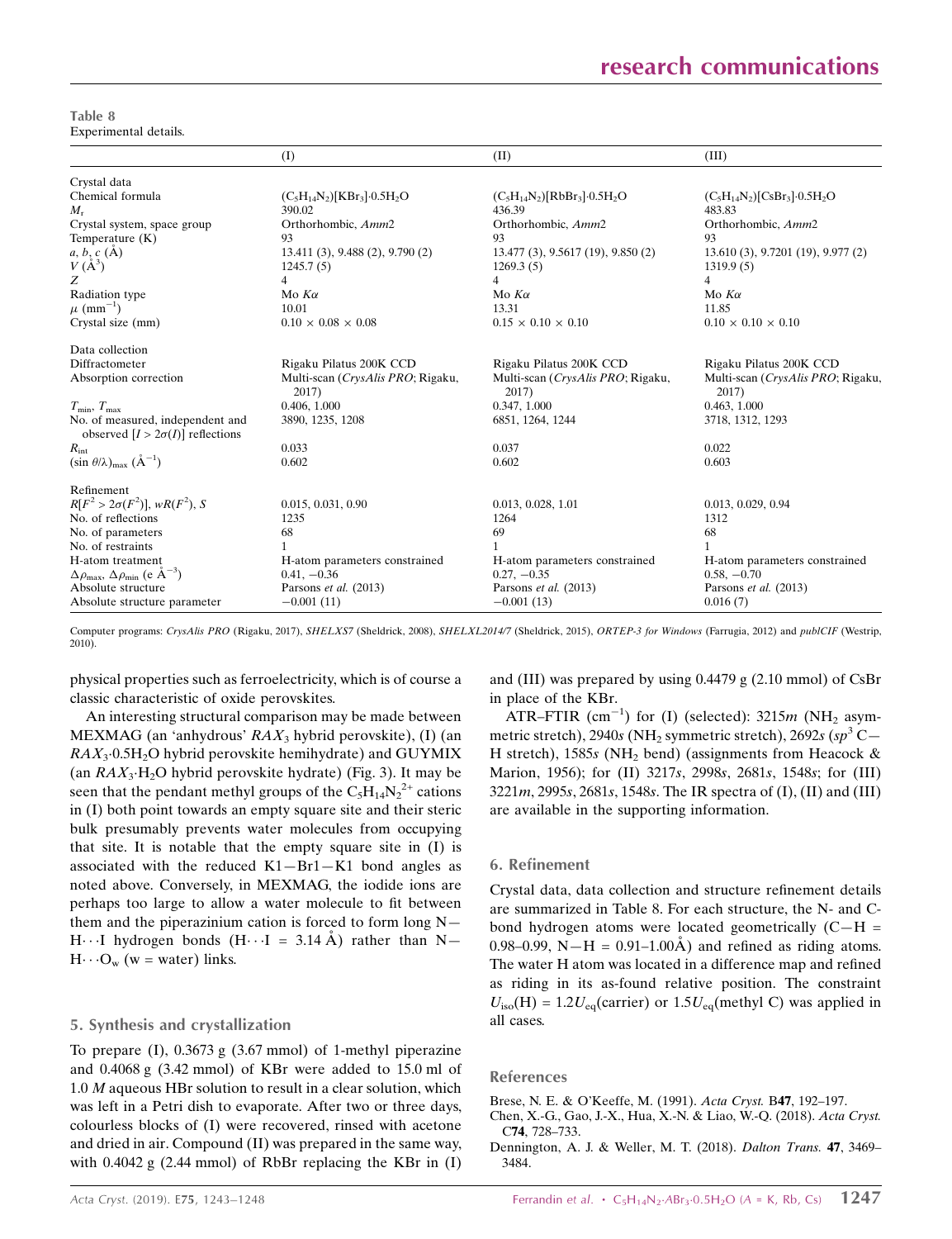## research communications

- [Farrugia, L. J. \(2012\).](http://scripts.iucr.org/cgi-bin/cr.cgi?rm=pdfbb&cnor=vn2151&bbid=BB26) J. Appl. Cryst. 45, 849–854.
- [Groom, C. R., Bruno, I. J., Lightfoot, M. P. & Ward, S. C. \(2016\).](http://scripts.iucr.org/cgi-bin/cr.cgi?rm=pdfbb&cnor=vn2151&bbid=BB5) Acta Cryst. B72[, 171–179.](http://scripts.iucr.org/cgi-bin/cr.cgi?rm=pdfbb&cnor=vn2151&bbid=BB5)
- Harrison, W. T. A. (2019a[\). Private communication \(refcode](http://scripts.iucr.org/cgi-bin/cr.cgi?rm=pdfbb&cnor=vn2151&bbid=BB6) [MOMLEI\). CCDC, Cambridge, England.](http://scripts.iucr.org/cgi-bin/cr.cgi?rm=pdfbb&cnor=vn2151&bbid=BB6)
- Harrison, W. T. A. (2019b[\). Private communication \(refcode](http://scripts.iucr.org/cgi-bin/cr.cgi?rm=pdfbb&cnor=vn2151&bbid=BB7) [MOMSEP\). CCDC, Cambridge, England.](http://scripts.iucr.org/cgi-bin/cr.cgi?rm=pdfbb&cnor=vn2151&bbid=BB7)
- [Heacock, R. A. & Marion, L. \(1956\).](http://scripts.iucr.org/cgi-bin/cr.cgi?rm=pdfbb&cnor=vn2151&bbid=BB8) Can. J. Chem. 34, 1782– [1795.](http://scripts.iucr.org/cgi-bin/cr.cgi?rm=pdfbb&cnor=vn2151&bbid=BB8)
- [Hongzhang \(2019\). Private communication \(refcode FIZYIZ\).](http://scripts.iucr.org/cgi-bin/cr.cgi?rm=pdfbb&cnor=vn2151&bbid=BB9) [CCDC, Cambridge, England.](http://scripts.iucr.org/cgi-bin/cr.cgi?rm=pdfbb&cnor=vn2151&bbid=BB9)
- Megaw, H. D. (1973). [Crystal Structures: a Working Approach](http://scripts.iucr.org/cgi-bin/cr.cgi?rm=pdfbb&cnor=vn2151&bbid=BB10). [Philadelphia: Saunders.](http://scripts.iucr.org/cgi-bin/cr.cgi?rm=pdfbb&cnor=vn2151&bbid=BB10)
- [Pan, Q., Liu, Z. B., Tang, Y. Y., Li, P. F., Ma, R. W., Wei, R. Y., Zhang,](http://scripts.iucr.org/cgi-bin/cr.cgi?rm=pdfbb&cnor=vn2151&bbid=BB11) [Y., You, Y. M., Ye, H. Y. & Xiong, R. G. \(2017\).](http://scripts.iucr.org/cgi-bin/cr.cgi?rm=pdfbb&cnor=vn2151&bbid=BB11) J. Am. Chem. Soc. 139[, 3954–3957.](http://scripts.iucr.org/cgi-bin/cr.cgi?rm=pdfbb&cnor=vn2151&bbid=BB11)
- [Parsons, S., Flack, H. D. & Wagner, T. \(2013\).](http://scripts.iucr.org/cgi-bin/cr.cgi?rm=pdfbb&cnor=vn2151&bbid=BB12) Acta Cryst. B69, 249– [259.](http://scripts.iucr.org/cgi-bin/cr.cgi?rm=pdfbb&cnor=vn2151&bbid=BB12)
- [Paton, L. A. & Harrison, W. T. \(2010\).](http://scripts.iucr.org/cgi-bin/cr.cgi?rm=pdfbb&cnor=vn2151&bbid=BB13) Angew. Chem. Int. Ed. 49, [7684–7687.](http://scripts.iucr.org/cgi-bin/cr.cgi?rm=pdfbb&cnor=vn2151&bbid=BB13)
- Rigaku (2017). CrysAlis PRO[. Rigaku Corporation, Tokyo, Japan.](http://scripts.iucr.org/cgi-bin/cr.cgi?rm=pdfbb&cnor=vn2151&bbid=BB14)
- [Robinson, K., Gibbs, G. V. & Ribbe, P. H. \(1971\).](http://scripts.iucr.org/cgi-bin/cr.cgi?rm=pdfbb&cnor=vn2151&bbid=BB15) Science, 172, 567– [570.](http://scripts.iucr.org/cgi-bin/cr.cgi?rm=pdfbb&cnor=vn2151&bbid=BB15)
- [Shannon, R. D. \(1976\).](http://scripts.iucr.org/cgi-bin/cr.cgi?rm=pdfbb&cnor=vn2151&bbid=BB16) Acta Cryst. A32, 751–767.
- [Sheldrick, G. M. \(2008\).](http://scripts.iucr.org/cgi-bin/cr.cgi?rm=pdfbb&cnor=vn2151&bbid=BB17) Acta Cryst. A64, 112–122.
- [Sheldrick, G. M. \(2015\).](http://scripts.iucr.org/cgi-bin/cr.cgi?rm=pdfbb&cnor=vn2151&bbid=BB18) Acta Cryst. C71, 3–8.
- [Stoumpos, C. C., Cao, D. H., Clark, D. J., Young, J., Rondinelli, J. M.,](http://scripts.iucr.org/cgi-bin/cr.cgi?rm=pdfbb&cnor=vn2151&bbid=BB19) [Jang, J. I., Hupp, J. T. & Kanatzidis, M. G. \(2016\).](http://scripts.iucr.org/cgi-bin/cr.cgi?rm=pdfbb&cnor=vn2151&bbid=BB19) Chem. Mater. 28, [2852–2867.](http://scripts.iucr.org/cgi-bin/cr.cgi?rm=pdfbb&cnor=vn2151&bbid=BB19)
- [Stylianakis, M. M., Maksuov, T., Panagiotopoulos, A., Kakavelakis, G.](http://scripts.iucr.org/cgi-bin/cr.cgi?rm=pdfbb&cnor=vn2151&bbid=BB20) & Petridis, K. (2019). Materials[, 12, article 859 \(28 pages\).](http://scripts.iucr.org/cgi-bin/cr.cgi?rm=pdfbb&cnor=vn2151&bbid=BB20)
- Tilley, R. J. D. (2016). [Perovskites: Structure–Property Relationships](http://scripts.iucr.org/cgi-bin/cr.cgi?rm=pdfbb&cnor=vn2151&bbid=BB21). [New York: Wiley.](http://scripts.iucr.org/cgi-bin/cr.cgi?rm=pdfbb&cnor=vn2151&bbid=BB21)
- [Westrip, S. P. \(2010\).](http://scripts.iucr.org/cgi-bin/cr.cgi?rm=pdfbb&cnor=vn2151&bbid=BB22) J. Appl. Cryst. 43, 920–925.
- [Woodward, P. M. \(1997\).](http://scripts.iucr.org/cgi-bin/cr.cgi?rm=pdfbb&cnor=vn2151&bbid=BB23) Acta Cryst. B53, 32–43.
- [Xu, W.-J., Kopyl, S., Kholkin, A. & Rocha, J. \(2019\).](http://scripts.iucr.org/cgi-bin/cr.cgi?rm=pdfbb&cnor=vn2151&bbid=BB24) Coord. Chem. Rev. 387[, 398–414.](http://scripts.iucr.org/cgi-bin/cr.cgi?rm=pdfbb&cnor=vn2151&bbid=BB24)
- [Zhang, W. Y., Tang, Y. Y., Li, P. F., Shi, P. P., Liao, W. Q., Fu, D. W., Ye,](http://scripts.iucr.org/cgi-bin/cr.cgi?rm=pdfbb&cnor=vn2151&bbid=BB25) [H. Y., Zhang, Y. & Xiong, R. G. \(2017\).](http://scripts.iucr.org/cgi-bin/cr.cgi?rm=pdfbb&cnor=vn2151&bbid=BB25) J. Am. Chem. Soc. 139, [10897–10902.](http://scripts.iucr.org/cgi-bin/cr.cgi?rm=pdfbb&cnor=vn2151&bbid=BB25)
- [Zuo, T. T., He, X. X., Hu, P. & Jiang, H. \(2019\).](http://scripts.iucr.org/cgi-bin/cr.cgi?rm=pdfbb&cnor=vn2151&bbid=BB26) Chemnanomat, 5, 278– [289.](http://scripts.iucr.org/cgi-bin/cr.cgi?rm=pdfbb&cnor=vn2151&bbid=BB26)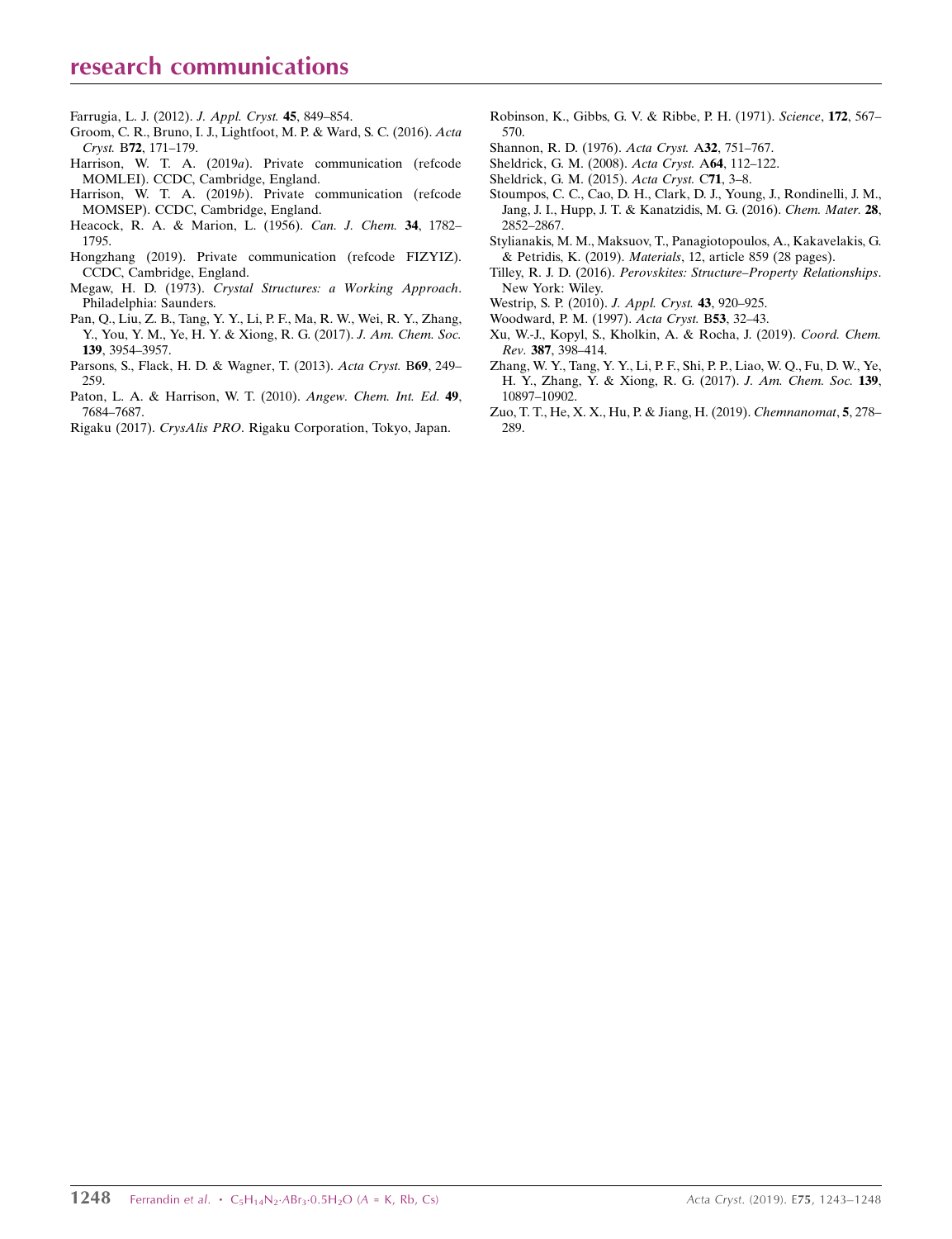*Acta Cryst.* (2019). E**75**, 1243-1248 [https://doi.org/10.1107/S2056989019010338]

**Syntheses and crystal structures of a new family of hybrid perovskites:**   $C_5H_{14}N_2$ **·***A***Br**<sub>3</sub>**·0.5H<sub>2</sub>O (***A* **= K, Rb, Cs)** 

## **Sarah Ferrandin, Alexandra M. Z. Slawin and William T. A. Harrison**

**Computing details** 

For all structures, data collection: *CrysAlis PRO* (Rigaku, 2017); cell refinement: *CrysAlis PRO* (Rigaku, 2017); data reduction: *CrysAlis PRO* (Rigaku, 2017); program(s) used to solve structure: *SHELXS7* (Sheldrick, 2008); program(s) used to refine structure: *SHELXL2014/7* (Sheldrick, 2015); molecular graphics: *ORTEP*-*3 for Windows* (Farrugia, 2012); software used to prepare material for publication: *publCIF* (Westrip, 2010).

**Poly[1-methylpiperizine-1,4-diium [tri-***µ***-bromido-potassium] hemihydrate] (I)** 

| Crystal data                                                                                                                                                                                                                                                                                                       |                                                                                                                                                                                                                                                                                                                                                                                                                                                                             |
|--------------------------------------------------------------------------------------------------------------------------------------------------------------------------------------------------------------------------------------------------------------------------------------------------------------------|-----------------------------------------------------------------------------------------------------------------------------------------------------------------------------------------------------------------------------------------------------------------------------------------------------------------------------------------------------------------------------------------------------------------------------------------------------------------------------|
| $(C_5H_{14}N_2)[KBr_3] \cdot 0.5H_2O$<br>$M_r = 390.02$<br>Orthorhombic, Amm2<br>$a = 13.411(3)$ Å<br>$b = 9.488(2)$ Å<br>$c = 9.790(2)$ Å<br>$V = 1245.7(5)$ Å <sup>3</sup><br>$Z = 4$<br>$F(000) = 748$                                                                                                          | $D_x = 2.080$ Mg m <sup>-3</sup><br>Mo Ka radiation, $\lambda = 0.71073$ Å<br>Cell parameters from 2257 reflections<br>$\theta$ = 3.0–27.2°<br>$\mu = 10.01$ mm <sup>-1</sup><br>$T = 93$ K<br>Prism, colourless<br>$0.10 \times 0.08 \times 0.08$ mm                                                                                                                                                                                                                       |
| Data collection                                                                                                                                                                                                                                                                                                    |                                                                                                                                                                                                                                                                                                                                                                                                                                                                             |
| Rigaku Pilatus 200K CCD<br>diffractometer<br>$\omega$ scans<br>Absorption correction: multi-scan<br>(CrysalisPro; Rigaku, 2017)<br>$T_{\min}$ = 0.406, $T_{\max}$ = 1.000<br>3890 measured reflections                                                                                                             | 1235 independent reflections<br>1208 reflections with $I > 2\sigma(I)$<br>$R_{\text{int}} = 0.033$<br>$\theta_{\text{max}} = 25.3^{\circ}, \theta_{\text{min}} = 3.0^{\circ}$<br>$h = -16 \rightarrow 16$<br>$k = -11 \rightarrow 11$<br>$l = -11 \rightarrow 11$                                                                                                                                                                                                           |
| Refinement                                                                                                                                                                                                                                                                                                         |                                                                                                                                                                                                                                                                                                                                                                                                                                                                             |
| Refinement on $F^2$<br>Least-squares matrix: full<br>$R[F^2 > 2\sigma(F^2)] = 0.015$<br>$wR(F^2) = 0.031$<br>$S = 0.90$<br>1235 reflections<br>68 parameters<br>1 restraint<br>Primary atom site location: structure-invariant<br>direct methods<br>Hydrogen site location: mixed<br>H-atom parameters constrained | $w = 1/[\sigma^2(F_o^2)]$<br>where $P = (F_o^2 + 2F_c^2)/3$<br>$(\Delta/\sigma)_{\text{max}}$ < 0.001<br>$\Delta\rho_{\text{max}} = 0.41$ e Å <sup>-3</sup><br>$\Delta\rho_{\rm min} = -0.36$ e Å <sup>-3</sup><br>Extinction correction: SHELXL-2014/7<br>(Sheldrick 2015),<br>$Fc^* = kFc[1+0.001xFc^2\lambda^3/sin(2\theta)]^{-1/4}$<br>Extinction coefficient: 0.00195 (16)<br>Absolute structure: Parsons et al. (2013)<br>Absolute structure parameter: $-0.001$ (11) |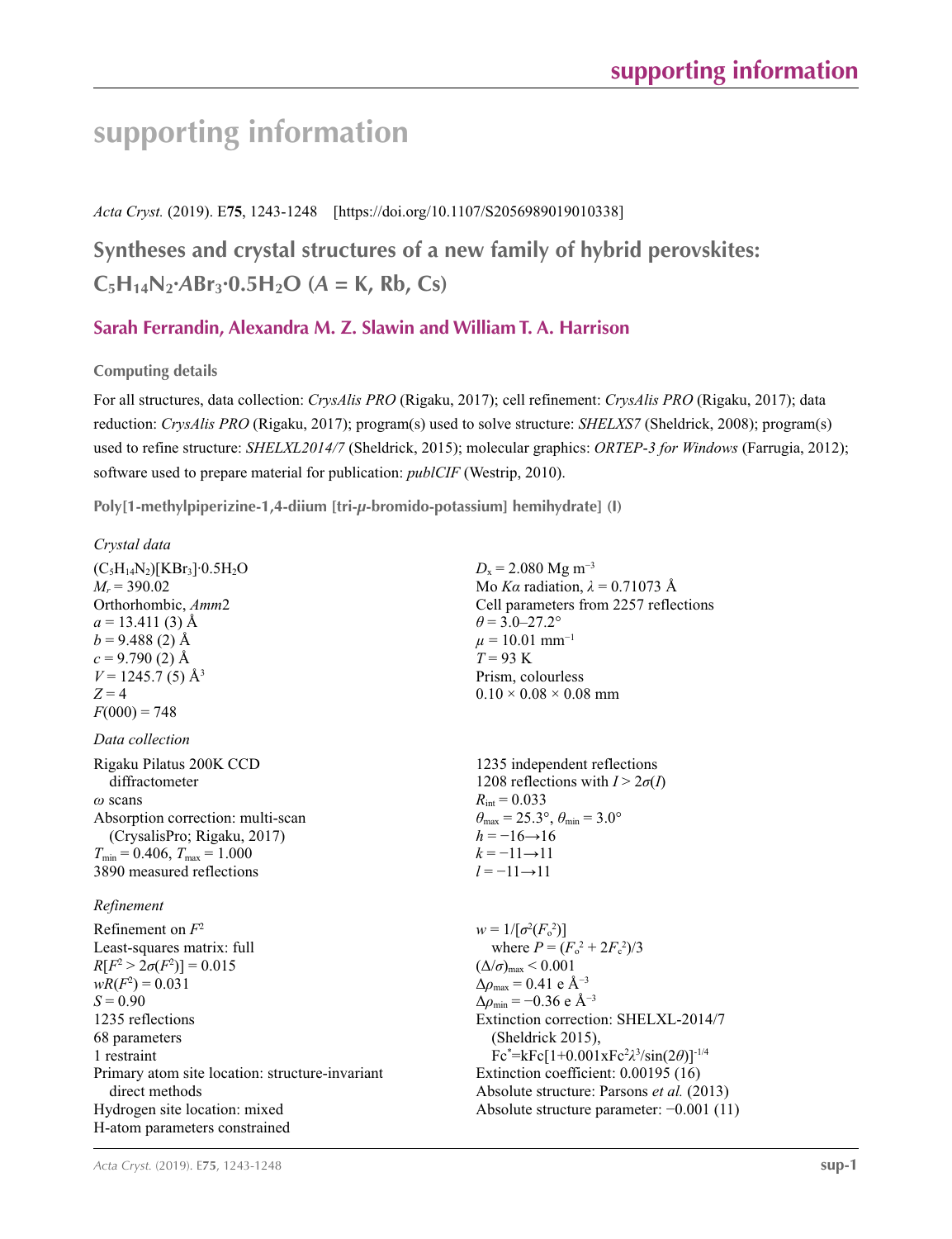## *Special details*

**Geometry**. All esds (except the esd in the dihedral angle between two l.s. planes) are estimated using the full covariance matrix. The cell esds are taken into account individually in the estimation of esds in distances, angles and torsion angles; correlations between esds in cell parameters are only used when they are defined by crystal symmetry. An approximate (isotropic) treatment of cell esds is used for estimating esds involving l.s. planes.

|                  | $\boldsymbol{\mathcal{X}}$ | $\mathcal{Y}$ | z          | $U_{\rm iso}*/U_{\rm eq}$ |
|------------------|----------------------------|---------------|------------|---------------------------|
| K1               | 1.0000                     | 0.5000        | 0.9058(2)  | 0.0145(4)                 |
| K2               | 0.5000                     | 0.5000        | 1.0306(2)  | 0.0120(3)                 |
| Br1              | 1.0000                     | 0.70384(5)    | 0.60463(6) | 0.01165(14)               |
| Br2              | 0.5000                     | 0.74449(6)    | 0.77675(6) | 0.01087(14)               |
| Br3              | 0.74393(4)                 | 0.5000        | 0.96724(6) | 0.01101(14)               |
| C1               | 0.7289(3)                  | 0.3693(4)     | 0.6163(5)  | 0.0123(9)                 |
| H1A              | 0.6861                     | 0.2859        | 0.6321     | $0.015*$                  |
| H1B              | 0.7878                     | 0.3614        | 0.6767     | $0.015*$                  |
| C2               | 0.7626(3)                  | 0.3706(4)     | 0.4700(5)  | 0.0107(8)                 |
| H2A              | 0.7038                     | 0.3696        | 0.4089     | $0.013*$                  |
| H2B              | 0.8027                     | 0.2851        | 0.4510     | $0.013*$                  |
| C <sub>3</sub>   | 0.8629(4)                  | 0.5000        | 0.2985(6)  | 0.0145(12)                |
| H <sub>3</sub> A | 0.9028                     | 0.5851        | 0.2831     | $0.022*$                  |
| H3B              | 0.8067                     | 0.5000        | 0.2346     | $0.022*$                  |
| N1               | 0.6720(3)                  | 0.5000        | 0.6522(5)  | 0.0098(10)                |
| H1N              | 0.6586                     | 0.5000        | 0.7433     | $0.012*$                  |
| H2N              | 0.6128                     | 0.5000        | 0.6067     | $0.012*$                  |
| N2               | 0.8244(3)                  | 0.5000        | 0.4421(5)  | 0.0091(10)                |
| H3N              | 0.8827                     | 0.5000        | 0.5059     | $0.011*$                  |
| O <sub>1</sub>   | 0.5000                     | 0.5000        | 0.4902(5)  | 0.0088(12)                |
| H <sub>1</sub> O | 0.5000                     | 0.4251        | 0.4392     | $0.011*$                  |

*Fractional atomic coordinates and isotropic or equivalent isotropic displacement parameters (Å<sup>2</sup>)* 

| Atomic displacement parameters $(\AA^2)$ |  |  |  |  |  |
|------------------------------------------|--|--|--|--|--|
|------------------------------------------|--|--|--|--|--|

|                 | $U^{11}$   | $L^{22}$   | $U^{33}$   | $U^{12}$      | $U^{13}$     | $U^{23}$     |
|-----------------|------------|------------|------------|---------------|--------------|--------------|
| K1              | 0.0132(9)  | 0.0147(8)  | 0.0156(10) | 0.000         | 0.000        | 0.000        |
| K <sub>2</sub>  | 0.0105(8)  | 0.0138(8)  | 0.0117(9)  | 0.000         | 0.000        | 0.000        |
| Br1             | 0.0086(3)  | 0.0111(3)  | 0.0152(3)  | 0.000         | 0.000        | $-0.0018(2)$ |
| Br2             | 0.0102(3)  | 0.0114(3)  | 0.0110(3)  | 0.000         | 0.000        | $-0.0015(2)$ |
| Br <sub>3</sub> | 0.0119(3)  | 0.0102(3)  | 0.0110(3)  | 0.000         | $-0.0026(2)$ | 0.000        |
| C <sub>1</sub>  | 0.0105(17) | 0.0092(18) | 0.017(2)   | 0.0022(14)    | 0.0017(18)   | 0.0032(19)   |
| C <sub>2</sub>  | 0.0098(18) | 0.0087(17) | 0.014(2)   | $-0.0005(14)$ | 0.0021(19)   | 0.000(2)     |
| C <sub>3</sub>  | 0.017(3)   | 0.019(3)   | 0.008(3)   | 0.000         | 0.005(3)     | 0.000        |
| N <sub>1</sub>  | 0.007(2)   | 0.014(2)   | 0.008(3)   | 0.000         | 0.0026(19)   | 0.000        |
| N <sub>2</sub>  | 0.009(2)   | 0.009(2)   | 0.010(3)   | 0.000         | 0.0003(19)   | 0.000        |
| O <sub>1</sub>  | 0.012(2)   | 0.008(2)   | 0.007(3)   | 0.000         | 0.000        | 0.000        |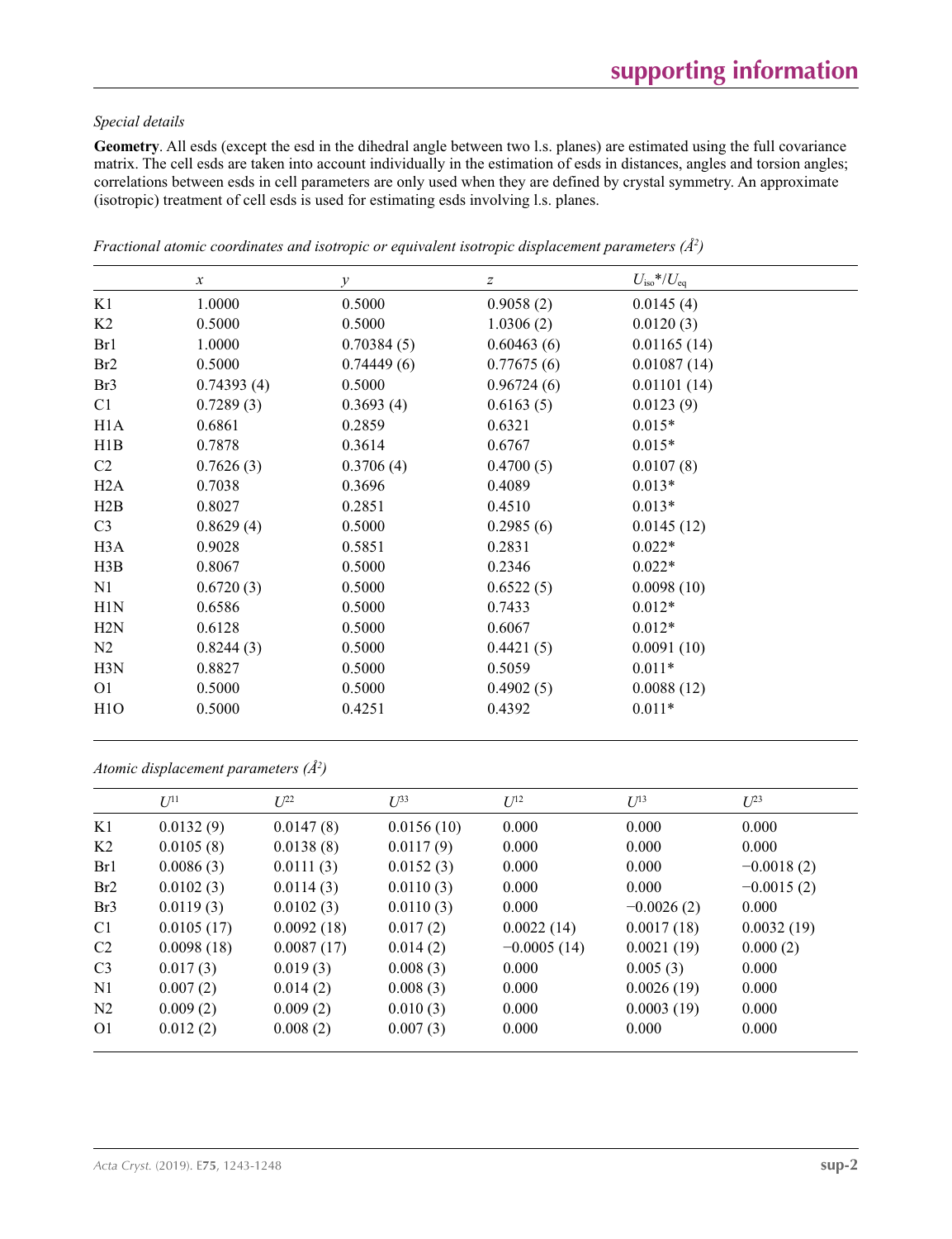*Geometric parameters (Å, º)*

| $K1$ —Br $1i$                            | 3.4184(13)  | $C1-C2$                       | 1.502(6)  |  |
|------------------------------------------|-------------|-------------------------------|-----------|--|
| $K1$ — $Br1$ <sup>ii</sup>               | 3.4184(13)  | Cl <sub>–H1A</sub>            | 0.9900    |  |
| $K1$ — $Br1$ <sup>iii</sup>              | 3.5261(18)  | $Cl-H1B$                      | 0.9900    |  |
| $K1 - Br1$                               | 3.5261(18)  | $C2 - N2$                     | 1.506(4)  |  |
| $K1 - Br3$                               | 3.4865(10)  | $C2 - H2A$                    | 0.9900    |  |
| $K1$ — $Br3$ <sup>iii</sup>              | 3.4865(10)  | $C2 - H2B$                    | 0.9900    |  |
| $K2$ —Br $2^{iv}$                        | 3.4000(16)  | $C3 - N2$                     | 1.497(7)  |  |
| $K2$ —Br2                                | 3.4000(16)  | $C3 - H3A$                    | 0.9800    |  |
| $K2$ — $Br2v$                            | 3.4179(15)  | $C3 - H3B$                    | 0.9799    |  |
| $K2$ — $Br2$ <sup>ii</sup>               | 3.4179(15)  | $N1-C1$ <sup>vii</sup>        | 1.498(4)  |  |
| $K2$ —Br $3^{iv}$                        | 3.3297(10)  | $N1 - H1N$                    | 0.9100    |  |
| $K2$ —Br3                                | 3.3297(10)  | $N1 - H2N$                    | 0.9100    |  |
| $Br1-K1$ <sup>vi</sup>                   | 3.4183(13)  | $N2-C2$ <sup>vii</sup>        | 1.506(4)  |  |
| $Br2-K2$ <sup>vi</sup>                   | 3.4179(15)  | $N2$ —H3 $N$                  | 1.0000    |  |
| $C1 - N1$                                | 1.498(4)    | $O1 - H1O$                    | 0.8686    |  |
|                                          |             |                               |           |  |
| $Br1^i$ —K $1$ —Br $1^{ii}$              | 110.57(6)   | $K1$ <sup>vi</sup> —Br1—K1    | 157.98(5) |  |
| $Br1^i$ —K1—Br3                          | 84.36 (2)   | $K2$ —Br2—K2vi                | 177.85(5) |  |
| Br1"-K1-Br3                              | 84.36(2)    | $K2$ —Br $3$ —K1              | 179.19(5) |  |
| $Br1^i$ —K $1$ —Br $3^{iii}$             | 84.36(2)    | $N1-C1-C2$                    | 111.8(3)  |  |
| $Br1ii$ – K1 – $Br3iii$                  | 84.36(2)    | $N1-C1-H1A$                   | 109.3     |  |
| $Br3-K1$ — $Br3$ <sup>iii</sup>          | 160.13(7)   | $C2-C1-H1A$                   | 109.3     |  |
| Br1 <sup>i</sup> -K1-Br1 <sup>iii</sup>  | 157.98(5)   | $N1-C1-H1B$                   | 109.3     |  |
| Br1 <sup>ii</sup> -K1-Br1 <sup>iii</sup> | 91.449(19)  | $C2-C1-H1B$                   | 109.3     |  |
| $Br3-K1-Pr1$ <sup>iii</sup>              | 98.30(3)    | $H1A - C1 - H1B$              | 107.9     |  |
| Br3iii—K1—Br1iii                         | 98.30(3)    | $C1-C2-N2$                    | 110.2(3)  |  |
| $Br1^i$ —K $1$ —Br $1$                   | 91.449(18)  | $C1-C2-H2A$                   | 109.6     |  |
| $Br1ii$ -K1-Br1                          | 157.98(5)   | $N2-C2-H2A$                   | 109.6     |  |
| $Br3-K1-Br1$                             | 98.30(3)    | $C1-C2-H2B$                   | 109.6     |  |
| $Br3$ <sup>iii</sup> —K1—Br1             | 98.30(3)    | $N2-C2-H2B$                   | 109.6     |  |
| $Br1iii$ – K1 – Br1                      | 66.53(4)    | $H2A-C2-H2B$                  | 108.1     |  |
| $Br3iv$ -K2-Br3                          | 158.51(7)   | $N2-C3-H3A$                   | 109.4     |  |
| $Br3^{\text{iv}}$ —K2—Br2 <sup>iv</sup>  | 82.17(3)    | $N2-C3-H3B$                   | 109.5     |  |
| $Br3-K2-Br2$ <sup>iv</sup>               | 82.17(3)    | НЗА-СЗ-НЗВ                    | 108.7     |  |
| $Br3iv$ -K2-Br2                          | 82.17(3)    | $C1 - N1 - C1$ <sup>vii</sup> | 111.7(4)  |  |
| $Br3-K2-Br2$                             | 82.17(3)    | $Cl-M1-H1N$                   | 109.3     |  |
| $Br2iv$ -K2-Br2                          | 86.05(5)    | $Clvii$ -N1-H1N               | 109.3     |  |
| $Br3^iv$ —K2—Br2 <sup>v</sup>            | 97.55(2)    | $Cl-M1-H2N$                   | 109.3     |  |
| $Br3-K2-Br2v$                            | 97.55(2)    | $Clvii$ -N1-H2N               | 109.3     |  |
| $Br2^{\rm iv}$ —K2—Br2 <sup>v</sup>      | 177.85(5)   | $H1N-M1-H2N$                  | 107.9     |  |
| $Br2$ —K2—Br2 <sup>v</sup>               | 91.800(17)  | $C3 - N2 - C2$ <sup>vii</sup> | 111.1(3)  |  |
| $Br3iv$ -K2-Br2 <sup>ii</sup>            | 97.55(2)    | $C3 - N2 - C2$                | 111.1(3)  |  |
| $Br3-K2-Br2$ <sup>ii</sup>               | 97.55(2)    | $C2$ <sup>vii</sup> -N2- $C2$ | 109.2(4)  |  |
| $Br2iv$ -K2-Br2 <sup>ii</sup>            | 91.800 (17) | $C3 - N2 - H3N$               | 108.4     |  |
| $Br2$ —K2—Br2 <sup>ii</sup>              | 177.85(5)   | $C2$ <sup>vii</sup> —N2—H3N   | 108.4     |  |
| $Br2^v$ —K2—Br2ii                        | 90.35(5)    | $C2-M2-H3N$                   | 108.4     |  |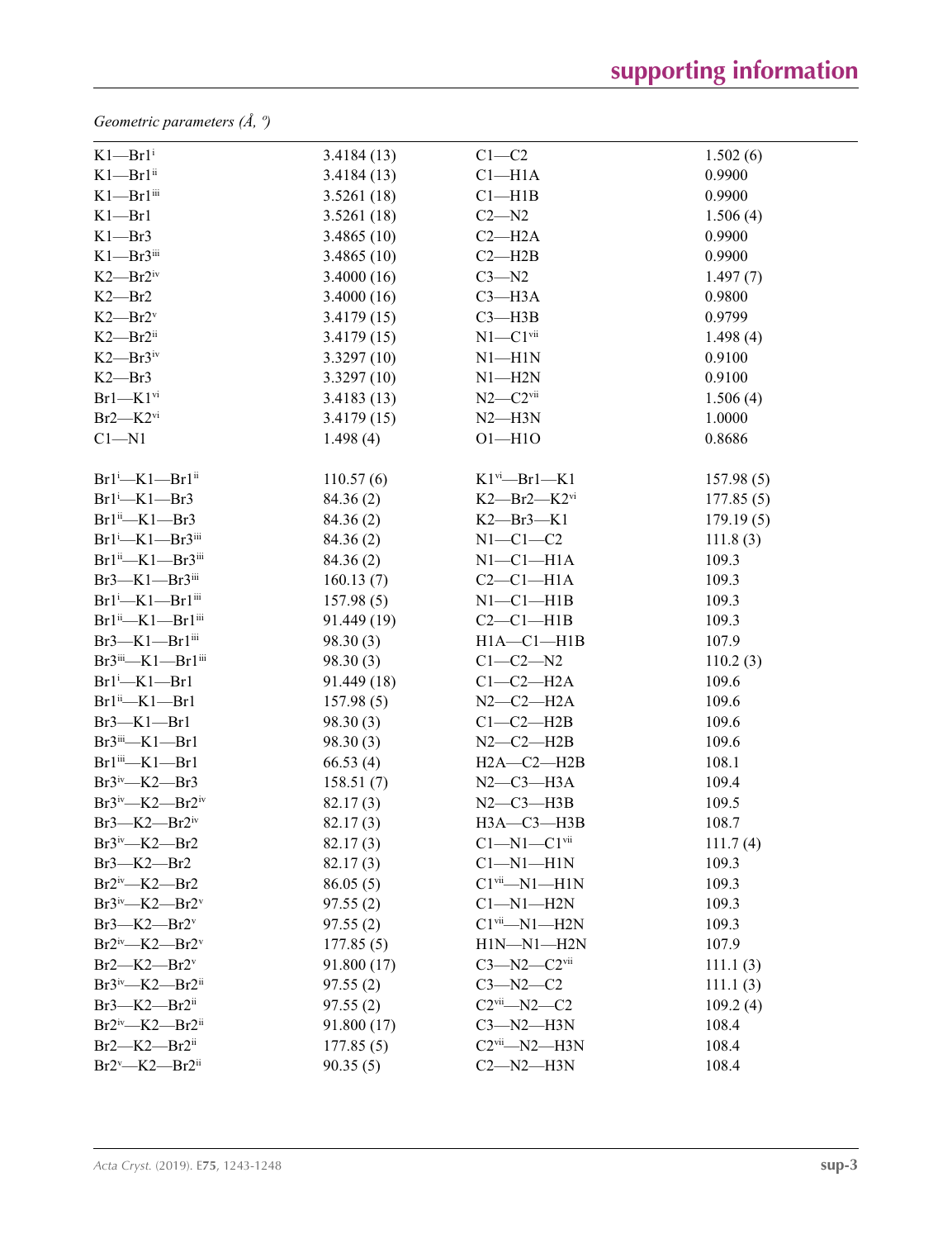| $N1 - C1 - C2 - N2$          | 56.6(4)    | $C1 - C2 - N2 - C3$          | 177.3(3)   |
|------------------------------|------------|------------------------------|------------|
| $C2-C1-M1-C1$ <sup>vii</sup> | $-52.9(5)$ | $C1-C2-M2-C2$ <sup>vii</sup> | $-59.8(5)$ |

Symmetry codes: (i)  $-x+2$ ,  $-y+3/2$ ,  $z+1/2$ ; (ii)  $x$ ,  $y-1/2$ ,  $z+1/2$ ; (iii)  $-x+2$ ,  $-y+1$ ,  $z$ ; (iv)  $-x+1$ ,  $-y+1$ ,  $z$ ; (v)  $-x+1$ ,  $-y+3/2$ ,  $z+1/2$ ; (vi)  $x$ ,  $y+1/2$ ,  $z-1/2$ ; (vii)  $x$ , −*y*+1, *z*.

## *Hydrogen-bond geometry (Å, º)*

| $D$ —H… $A$                            | $D$ —H | $H \cdots A$ | $D^{}A$  | $D$ —H… $A$ |
|----------------------------------------|--------|--------------|----------|-------------|
| $N1 - H2N \cdot 01$                    | 0.91   | 1.89         | 2.799(5) | 172         |
| $N1-H1N\cdots Br3$                     | 0.91   | 2.47         | 3.232(5) | 141         |
| $N2$ —H $3N$ …Br1                      | 1.00   | 2.67         | 3.438(4) | 133         |
| $N2$ —H3 $N \cdots Br1$ <sup>iii</sup> | 1.00   | 2.67         | 3.438(4) | 133         |
| $O1-H1O \cdots Br2$ <sup>viii</sup>    | 0.87   | 2.34         | 3.200(3) | 172         |
| $Cl$ —H1 $A \cdots Br2$ <sup>iv</sup>  | 0.99   | 2.88         | 3.614(4) | 131         |
| $C1$ —H1 $B$ …Br1 $\text{iii}$         | 0.99   | 3.00         | 3.703(4) | 129         |
| $C2$ —H2B…Br1ii                        | 0.99   | 3.05         | 3.517(4) | 111         |
| $C2$ —H2B…Br3 <sup>viii</sup>          | 0.99   | 2.82         | 3.525(4) | 129         |
| $C3$ —H3A…Br1 <sup>ix</sup>            | 0.98   | 2.96         | 3.857(4) | 153         |
| $C3$ —H $3B$ …Br $3x$                  | 0.98   | 2.75         | 3.615(6) | 148         |
|                                        |        |              |          |             |

Symmetry codes: (iii)  $-x+2$ ,  $-y+1$ , z; (iv)  $-x+1$ ,  $-y+1$ , z; (viii) x,  $y-1/2$ ,  $z-1/2$ ; (ix)  $-x+2$ ,  $-y+3/2$ ,  $z-1/2$ ; (x) x, y, z-1.

**Poly[1-methylpiperizine-1,4-diium [tri-***µ***-bromido-rubidium] hemihydrate] (II)** 

#### *Crystal data*

 $(C_5H_{14}N_2)[RbBr_3]\cdot 0.5H_2O$  $M_r = 436.39$ Orthorhombic, *Amm*2  $a = 13.477(3)$  Å  $b = 9.5617(19)$  Å  $c = 9.850(2)$  Å  $V = 1269.3$  (5) Å<sup>3</sup>  $Z = 4$  $F(000) = 820$ 

## *Data collection*

Rigaku Pilatus 200K CCD diffractometer *ω* scans Absorption correction: multi-scan (CrysalisPro; Rigaku, 2017)  $T_{\text{min}} = 0.347, T_{\text{max}} = 1.000$ 6851 measured reflections

## *Refinement*

Refinement on *F*<sup>2</sup> Least-squares matrix: full  $R[F^2 > 2\sigma(F^2)] = 0.013$  $wR(F^2) = 0.028$  $S = 1.01$ 1264 reflections 69 parameters

 $D_x = 2.284$  Mg m<sup>-3</sup> Mo *Kα* radiation,  $\lambda = 0.71073$  Å Cell parameters from 2309 reflections  $\theta$  = 3.0–27.4°  $\mu$  = 13.31 mm<sup>-1</sup>  $T = 93$  K Prism, colourless  $0.15 \times 0.10 \times 0.10$  mm

1264 independent reflections 1244 reflections with  $I > 2\sigma(I)$  $R_{\text{int}} = 0.037$  $\theta_{\text{max}} = 25.3^{\circ}, \theta_{\text{min}} = 3.0^{\circ}$  $h = -16 \rightarrow 16$  $k = -11 \rightarrow 11$ *l* = −11→11

1 restraint Primary atom site location: structure-invariant direct methods Hydrogen site location: mixed H-atom parameters constrained  $w = 1/[\sigma^2 (F_o^2) + (0.0076P)^2]$ where  $P = (F_o^2 + 2F_c^2)/3$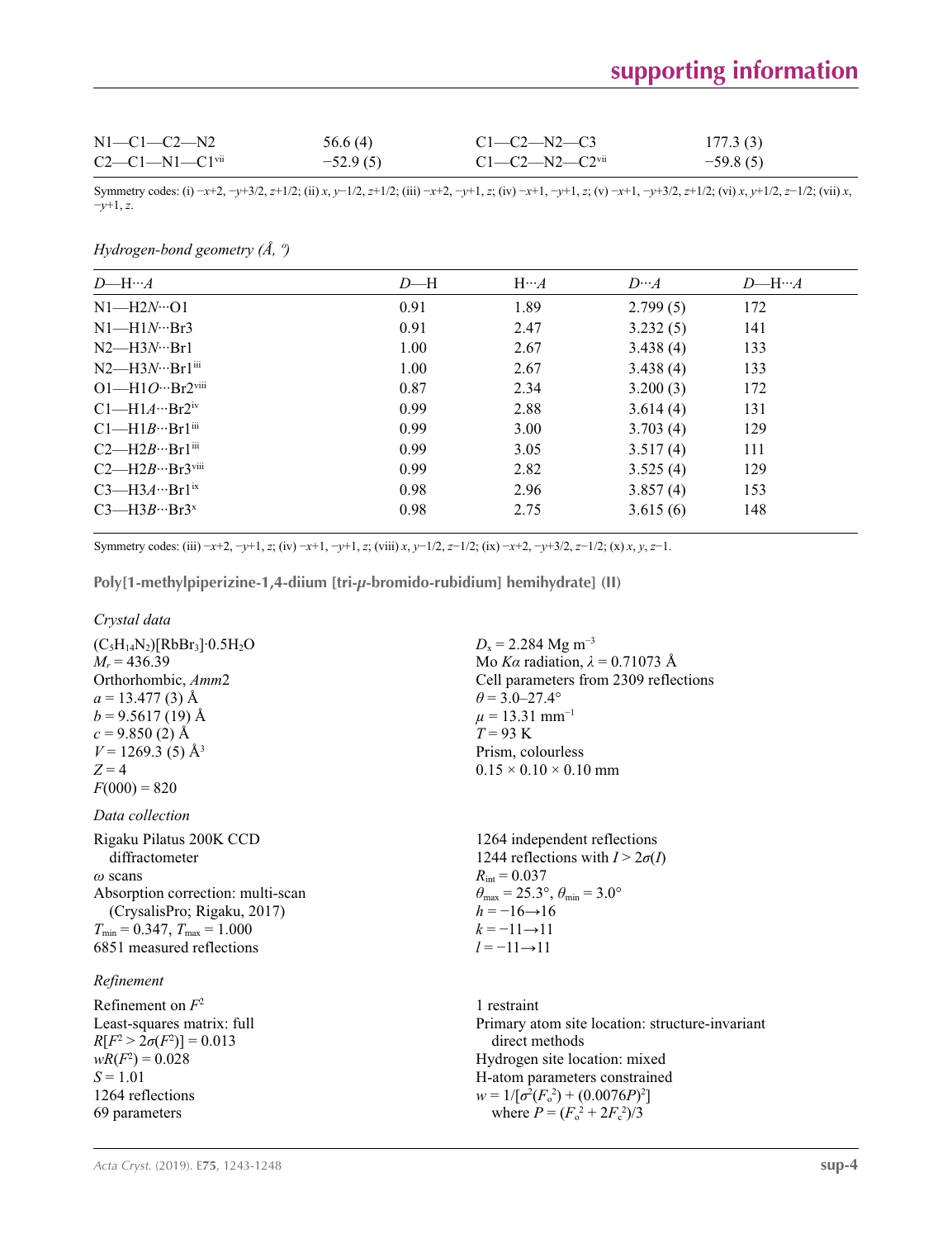$(\Delta/\sigma)_{\text{max}}$  < 0.001 Δ*ρ*max = 0.27 e Å−3 Δ*ρ*min = −0.35 e Å−3 Extinction correction: SHELXL-2014/7 (Sheldrick 2015), Fc\* =kFc[1+0.001xFc2 *λ*3 /sin(2*θ*)]-1/4 Extinction coefficient: 0.00327 (14) Absolute structure: Parsons *et al.* (2013) Absolute structure parameter: −0.001 (13)

## *Special details*

**Geometry**. All esds (except the esd in the dihedral angle between two l.s. planes) are estimated using the full covariance matrix. The cell esds are taken into account individually in the estimation of esds in distances, angles and torsion angles; correlations between esds in cell parameters are only used when they are defined by crystal symmetry. An approximate (isotropic) treatment of cell esds is used for estimating esds involving l.s. planes.

|                  | $\boldsymbol{\chi}$ | $\mathcal{Y}$ | Z             | $U_{\rm iso}*/U_{\rm eq}$ |  |
|------------------|---------------------|---------------|---------------|---------------------------|--|
| Rb1              | 0.0000              | 0.5000        | 0.09734(7)    | 0.01032(18)               |  |
| R <sub>b</sub> 2 | 0.5000              | 0.5000        | $-0.03670(8)$ | 0.00968(16)               |  |
| Br1              | 0.0000              | 0.29829(5)    | 0.39777(6)    | 0.01090(14)               |  |
| Br2              | 0.5000              | 0.25694(6)    | 0.21977(6)    | 0.01073(13)               |  |
| Br3              | 0.25385(4)          | 0.5000        | 0.03510(6)    | 0.01017(13)               |  |
| C1               | 0.2708(3)           | 0.6293(4)     | 0.3838(4)     | 0.0124(8)                 |  |
| H1A              | 0.2118              | 0.6366        | 0.3243        | $0.015*$                  |  |
| H1B              | 0.3130              | 0.7123        | 0.3674        | $0.015*$                  |  |
| C2               | 0.2378(3)           | 0.6284(4)     | 0.5303(5)     | 0.0117(8)                 |  |
| H2A              | 0.2966              | 0.6293        | 0.5905        | $0.014*$                  |  |
| H2B              | 0.1980              | 0.7131        | 0.5495        | $0.014*$                  |  |
| C <sub>3</sub>   | 0.1383(4)           | 0.5000        | 0.6996(5)     | 0.0149(12)                |  |
| H <sub>3</sub> A | 0.0985              | 0.4149        | 0.7150        | $0.022*$                  |  |
| H3B              | 0.1945              | 0.5000        | 0.7635        | $0.022*$                  |  |
| N1               | 0.3274(3)           | 0.5000        | 0.3486(5)     | 0.0107(10)                |  |
| H1N              | 0.3862              | 0.5000        | 0.3941        | $0.013*$                  |  |
| H2N              | 0.3410              | 0.5000        | 0.2581        | $0.013*$                  |  |
| N2               | 0.1766(3)           | 0.5000        | 0.5584(4)     | 0.0087(9)                 |  |
| H3N              | 0.1187              | 0.5000        | 0.4950        | $0.010*$                  |  |
| O <sub>1</sub>   | 0.5000              | 0.5000        | 0.5097(5)     | 0.0109(12)                |  |
| H <sub>1</sub> O | 0.5000              | 0.5749        | 0.5607        | $0.013*$                  |  |

*Fractional atomic coordinates and isotropic or equivalent isotropic displacement parameters (Å<sup>2</sup>)* 

*Atomic displacement parameters (Å2 )*

|                | $U^{11}$  | $L^{22}$   | $U^{\beta 3}$ | $U^{12}$      | $U^{13}$      | $U^{23}$    |
|----------------|-----------|------------|---------------|---------------|---------------|-------------|
| Rb1            | 0.0111(4) | 0.0093(4)  | 0.0105(4)     | 0.000         | 0.000         | 0.000       |
| Rb2            | 0.0114(4) | 0.0091(3)  | 0.0086(3)     | 0.000         | 0.000         | 0.000       |
| Br1            | 0.0122(3) | 0.0083(3)  | 0.0122(3)     | 0.000         | 0.000         | 0.0006(2)   |
| Br2            | 0.0141(3) | 0.0087(3)  | 0.0094(3)     | 0.000         | 0.000         | 0.0001(2)   |
| Br3            | 0.0112(3) | 0.0092(3)  | 0.0101(3)     | 0.000         | $-0.0012(2)$  | 0.000       |
| C <sub>1</sub> | 0.013(2)  | 0.0077(19) | 0.017(2)      | $-0.0003(15)$ | $-0.0003(17)$ | 0.0023(18)  |
| C <sub>2</sub> | 0.013(2)  | 0.0054(18) | 0.017(2)      | 0.0009(15)    | 0.0016(18)    | $-0.001(2)$ |
| C <sub>3</sub> | 0.019(3)  | 0.021(3)   | 0.005(3)      | 0.000         | 0.004(2)      | 0.000       |
| N1             | 0.011(2)  | 0.012(2)   | 0.009(2)      | 0.000         | 0.0025(19)    | 0.000       |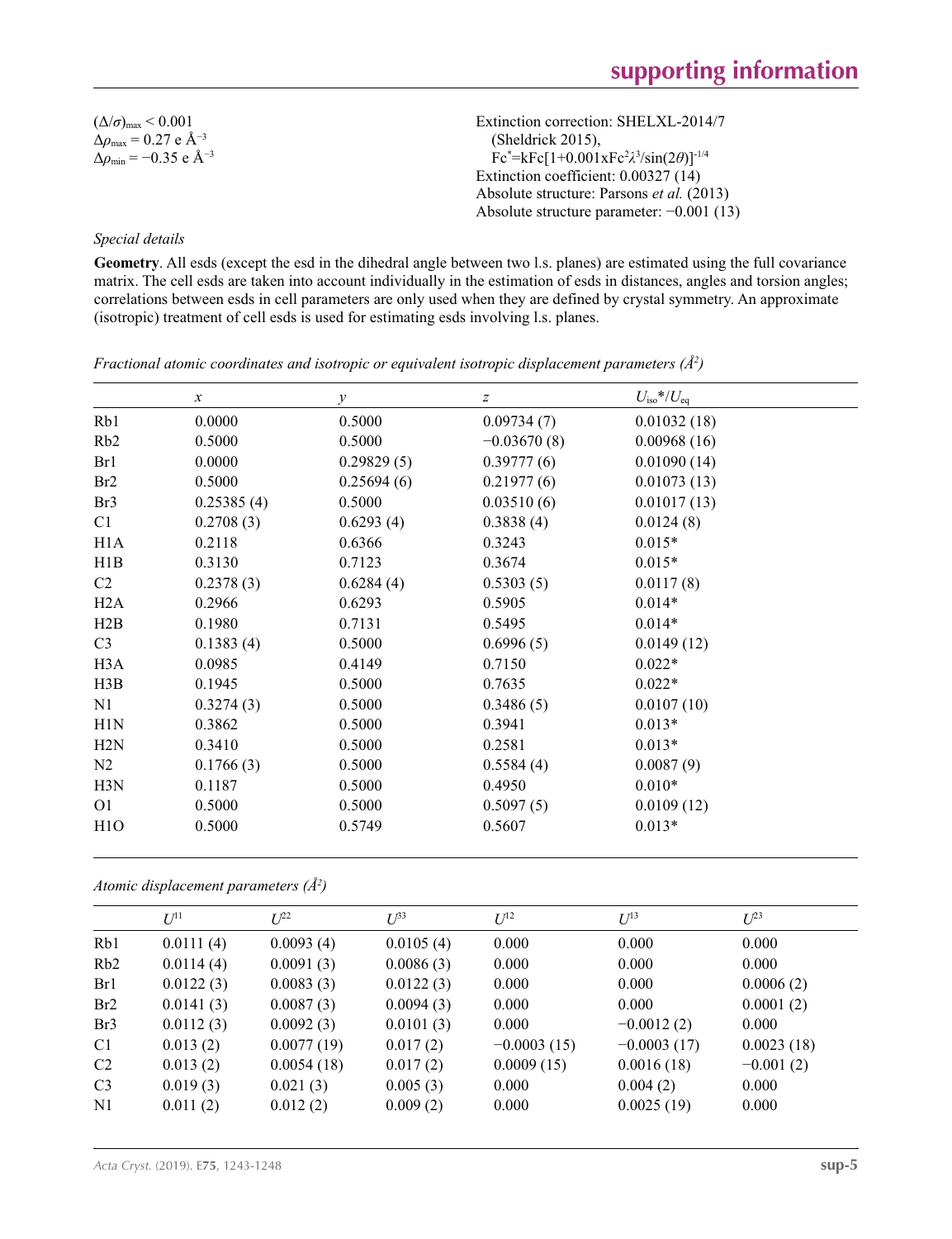| N <sub>2</sub> | 0.009(2) | 0.010(2) | 0.007(2) | 0.000 | $-0.0010(18)$ | 0.000 |
|----------------|----------|----------|----------|-------|---------------|-------|
| <sup>O1</sup>  | 0.016(3) | 0.006(2) | 0.011(3) | 0.000 | 0.000         | 0.000 |

*Geometric parameters (Å, º)*

| $\alpha$ , $\alpha$ purumeters $\alpha$ , $\beta$  |             |                               |           |
|----------------------------------------------------|-------------|-------------------------------|-----------|
| $Rb1 - Br1$ <sup>i</sup>                           | 3.4639(8)   | $C1-C2$                       | 1.510(6)  |
| $Rb1 - Br1$ <sup>ii</sup>                          | 3.4639(8)   | Cl <sub>–H1A</sub>            | 0.9900    |
| Rb1-Br1iii                                         | 3.5323(10)  | Cl—H1B                        | 0.9900    |
| $Rb1 - Br1$                                        | 3.5323(10)  | $C2 - N2$                     | 1.504(4)  |
| Rb1-Br3iii                                         | 3.4756(9)   | $C2 - H2A$                    | 0.9900    |
| $Rb1 - Br3$                                        | 3.4756(9)   | $C2 - H2B$                    | 0.9900    |
| $Rb2 - Br2$ <sup>iv</sup>                          | 3.4326(9)   | $C3 - N2$                     | 1.484(6)  |
| $Rb2 - Br2$                                        | 3.4326(9)   | $C3 - H3A$                    | 0.9868    |
| $Rb2 - Br2v$                                       | 3.4336(9)   | $C3 - H3B$                    | 0.9852    |
| $Rb2 - Br2ii$                                      | 3.4336(9)   | $N1-C1$ <sup>vii</sup>        | 1.494(4)  |
| Rb2-Br3                                            | 3.3919(9)   | $N1 - H1N$                    | 0.9100    |
| $Rb2 - Br3$ iv                                     | 3.3920(9)   | $N1 - H2N$                    | 0.9100    |
| $Br1$ -Rb $1$ <sup>vi</sup>                        | 3.4639(8)   | $N2-C2$ <sup>vii</sup>        | 1.504(4)  |
| $Br2$ — $Rb2$ <sup>vi</sup>                        | 3.4336(9)   | $N2$ —H3N                     | 1.0000    |
| $C1 - N1$                                          | 1.494(4)    | $O1 - H1O$                    | 0.8748    |
|                                                    |             |                               |           |
| Br1 <sup>i</sup> -Rb1-Br1 <sup>ii</sup>            | 110.85(3)   | $Rb1$ <sup>vi</sup> —Br1—Rb1  | 157.67(2) |
| Br1 <sup>i</sup> -Rb1-Br3 <sup>iii</sup>           | 84.255 (10) | Rb2-Br2-Rb2vi                 | 176.93(2) |
| Br1ii-Rb1-Br3iii                                   | 84.255 (10) | Rb2-Br3-Rb1                   | 178.12(3) |
| Br <sub>1</sub> i <sub>-Rb1</sub> -Br <sub>3</sub> | 84.255 (10) | $N1-C1-C2$                    | 111.6(3)  |
| Br1 <sup>ii</sup> -Rb1-Br3                         | 84.255 (10) | $N1-C1-H1A$                   | 109.3     |
| Br3iii-Rb1-Br3                                     | 159.68(3)   | $C2-C1-H1A$                   | 109.3     |
| Br1 <sup>i</sup> -Rb1-Br1iii                       | 157.67(2)   | $N1-C1-H1B$                   | 109.3     |
| Br1 <sup>ii</sup> -Rb1-Br1 <sup>iii</sup>          | 91.481 (16) | $C2-C1-H1B$                   | 109.3     |
| Br3iii—Rb1—Br1iii                                  | 98.498 (12) | $H1A - C1 - H1B$              | 108.0     |
| Br3-Rb1-Br1iii                                     | 98.498 (12) | $N2 - C2 - C1$                | 110.0(3)  |
| Br <sub>1</sub> i <sub>-Rb1</sub> -Br <sub>1</sub> | 91.481(15)  | $N2-C2-H2A$                   | 109.7     |
| Br1 <sup>ii</sup> -Rb1-Br1                         | 157.67(2)   | $C1-C2-H2A$                   | 109.7     |
| Br3iii-Rb1-Br1                                     | 98.498 (12) | $N2-C2-H2B$                   | 109.7     |
| $Br3$ -Rb1-Br1                                     | 98.498 (12) | $Cl$ -C2-H2B                  | 109.7     |
| Br1iii-Rb1-Br1                                     | 66.19(3)    | $H2A - C2 - H2B$              | 108.2     |
| $Br3$ —Rb2—Br3 <sup>iv</sup>                       | 155.93(3)   | $N2-C3-H3A$                   | 109.5     |
| $Br3$ -Rb2-Br2 <sup>iv</sup>                       | 81.173 (14) | $N2-C3-H3B$                   | 109.4     |
| Br3iv-Rb2-Br2iv                                    | 81.173 (13) | $H3A - C3 - H3B$              | 108.6     |
| $Br3$ — $Rb2$ — $Br2$                              | 81.172 (13) | $Cl-M1-C1$ <sup>vii</sup>     | 111.7(4)  |
| $Br3iv$ -Rb2--Br2                                  | 81.173 (14) | $Cl-M1-H1N$                   | 109.3     |
| $Br2iv$ -Rb2--Br2                                  | 85.22(3)    | $Clvi$ -N1-H1N                | 109.3     |
| $Br3$ —Rb2—Br2 <sup>v</sup>                        | 98.376 (11) | $Cl-M1-H2N$                   | 109.3     |
| Br3 <sup>iv</sup> -Rb2-Br2 <sup>v</sup>            | 98.376 (11) | $Clvii$ -N1-H2N               | 109.3     |
| $Br2^iv$ -Rb2-Br2 $v$                              | 176.93(2)   | $H1N-M1-H2N$                  | 107.9     |
| $Br2$ —Rb2—Br2 <sup>v</sup>                        | 91.702 (16) | $C3 - N2 - C2$                | 111.3(3)  |
| Br3-Rb2-Br2ii                                      | 98.376 (11) | $C3 - N2 - C2$ <sup>vii</sup> | 111.3(3)  |
| Br3iv-Rb2-Br2ii                                    | 98.376 (11) | $C2 - N2 - C2$ <sup>vii</sup> | 109.4(4)  |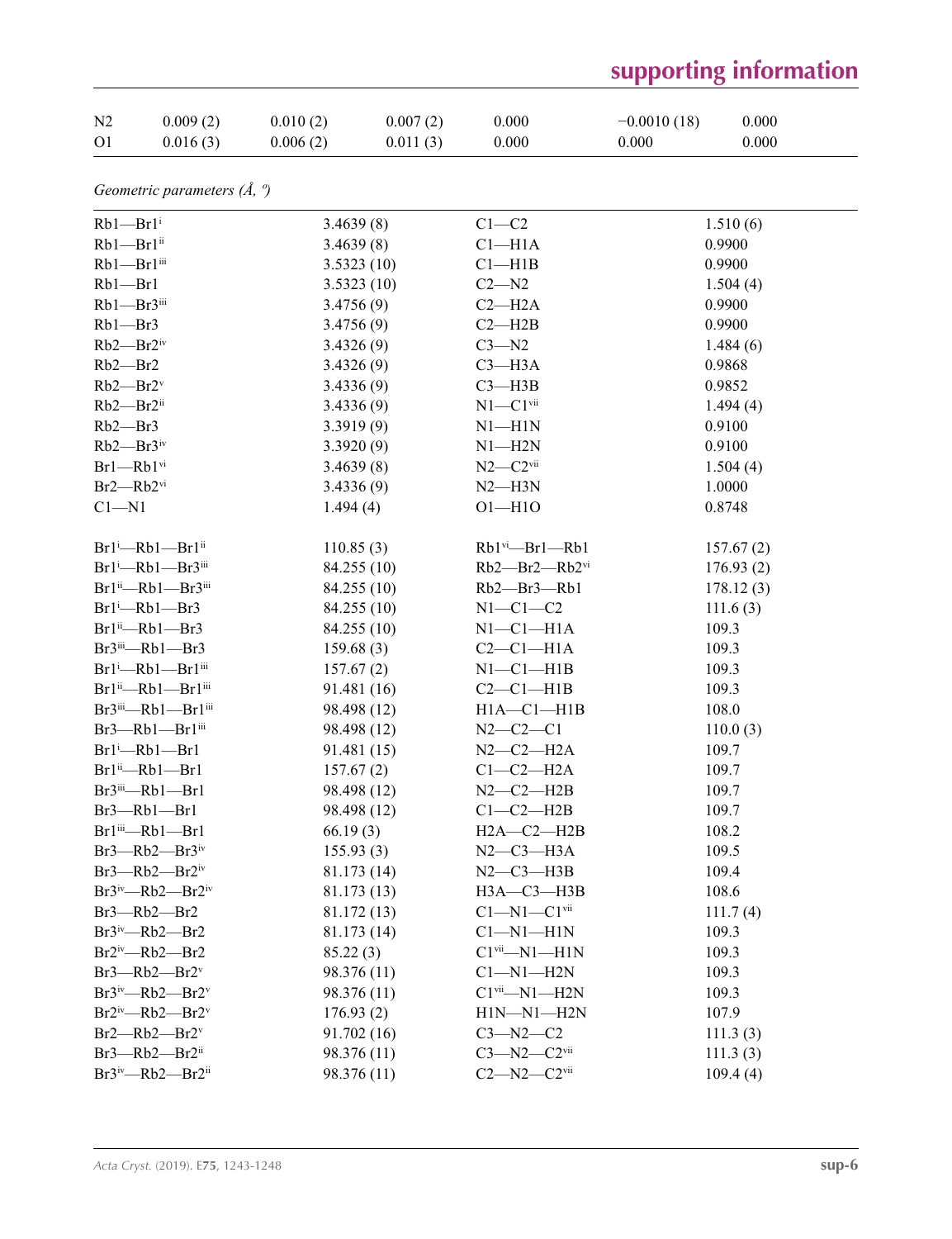| $Br2iv$ -Rb2--Br2 <sup>ii</sup> | 91.702(16) | $C3-M2-H3N$                        | 108.3       |
|---------------------------------|------------|------------------------------------|-------------|
| $Br2$ —Rb2—Br2 <sup>ii</sup>    | 176.93(2)  | $C2-M2-H3N$                        | 108.3       |
| $Br2^v$ —Rb2—Br2 <sup>ii</sup>  | 91.37(3)   | $C2vi$ $-N2$ $-H3N$                | 108.3       |
| $N1-C1-C2-N2$                   | $-56.8(4)$ | $C1 - C2 - N2 - C3$                | $-176.8(3)$ |
| $C2-C1-M1-C1$ <sup>vii</sup>    | 53.6(5)    | $C1 - C2 - N2 - C2$ <sup>vii</sup> | 59.8(5)     |

Symmetry codes: (i)  $-x$ ,  $-y+1/2$ ,  $z-1/2$ ; (ii) x,  $y+1/2$ ,  $z-1/2$ ; (iii)  $-x$ ,  $-y+1$ ,  $z$ ; (iv)  $-x+1$ ,  $-y+1$ ,  $z$ ; (v)  $-x+1$ ,  $-y+1/2$ ,  $z-1/2$ ; (vi) x,  $y-1/2$ ,  $z+1/2$ ; (vii) x, −*y*+1, *z*.

| Hydrogen-bond geometry $(A, \theta)$ |
|--------------------------------------|
|--------------------------------------|

| $D$ —H… $A$                               | $D$ —H | $H \cdots A$ | $D^{}A$  | $D$ —H… $A$ |
|-------------------------------------------|--------|--------------|----------|-------------|
| $N1 - H1N \cdot 01$                       | 0.91   | 1.91         | 2.816(5) | 173         |
| $N1$ —H2 $N \cdot$ ··Br3                  | 0.91   | 2.49         | 3.243(4) | 140         |
| $N2$ —H $3N$ …Br1                         | 1.00   | 2.68         | 3.448(4) | 134         |
| $N2$ —H3 $N \cdot \cdot$ Br1 $\text{iii}$ | 1.00   | 2.68         | 3.448(4) | 134         |
| $O1-H1O \cdots Br2$ <sup>viii</sup>       | 0.87   | 2.34         | 3.212(3) | 173         |
| $Cl$ —H $1A$ …Br $1$ <sup>iii</sup>       | 0.99   | 3.01         | 3.717(4) | 129         |
| $C1$ —H1 $B$ …Br2 <sup>iv</sup>           | 0.99   | 2.92         | 3.652(4) | 131         |
| $C2$ —H2B…Br1iii                          | 0.99   | 3.06         | 3.531(4) | 111         |
| $C2$ —H2B…Br3 <sup>viii</sup>             | 0.99   | 2.85         | 3.560(4) | 130         |
| $C3$ —H $3A$ …Br $1^{ix}$                 | 0.99   | 3.03         | 3.927(4) | 152         |
| $C3$ —H $3B$ …Br $3x$                     | 0.99   | 2.79         | 3.653(5) | 146         |
|                                           |        |              |          |             |

Symmetry codes: (iii) −*x*, −*y*+1, *z*; (iv) −*x*+1, −*y*+1, *z*; (viii) *x*, *y*+1/2, *z*+1/2; (ix) −*x*, −*y*+1/2, *z*+1/2; (x) *x*, *y*, *z*+1.

**Poly[1-methylpiperizine-1,4-diium [tri-***µ***-bromido-caesium] hemihydrate] (III)** 

*Crystal data*

| $(C_5H_{14}N_2)[C_5Br_3] \cdot 0.5H_2O$<br>$M_r = 483.83$<br>Orthorhombic, Amm2<br>$a = 13.610(3)$ Å<br>$b = 9.7201(19)$ Å<br>$c = 9.977(2)$ Å<br>$V = 1319.9$ (5) Å <sup>3</sup><br>$Z=4$<br>$F(000) = 892$               | $D_x = 2.435$ Mg m <sup>-3</sup><br>Mo Ka radiation, $\lambda = 0.71073$ Å<br>Cell parameters from 2407 reflections<br>$\theta$ = 2.9–27.5°<br>$\mu = 11.85$ mm <sup>-1</sup><br>$T = 93$ K<br>Block, colourless<br>$0.10 \times 0.10 \times 0.10$ mm             |
|----------------------------------------------------------------------------------------------------------------------------------------------------------------------------------------------------------------------------|-------------------------------------------------------------------------------------------------------------------------------------------------------------------------------------------------------------------------------------------------------------------|
| Data collection<br>Rigaku Pilatus 200K CCD<br>diffractometer<br>$\omega$ scans<br>Absorption correction: multi-scan<br>(CrysalisPro; Rigaku, 2017)<br>$T_{\min} = 0.463$ , $T_{\max} = 1.000$<br>3718 measured reflections | 1312 independent reflections<br>1293 reflections with $I > 2\sigma(I)$<br>$R_{\rm int} = 0.022$<br>$\theta_{\text{max}} = 25.4^{\circ}$ , $\theta_{\text{min}} = 2.9^{\circ}$<br>$h = -16 \rightarrow 15$<br>$k = -11 \rightarrow 11$<br>$l = -11 \rightarrow 12$ |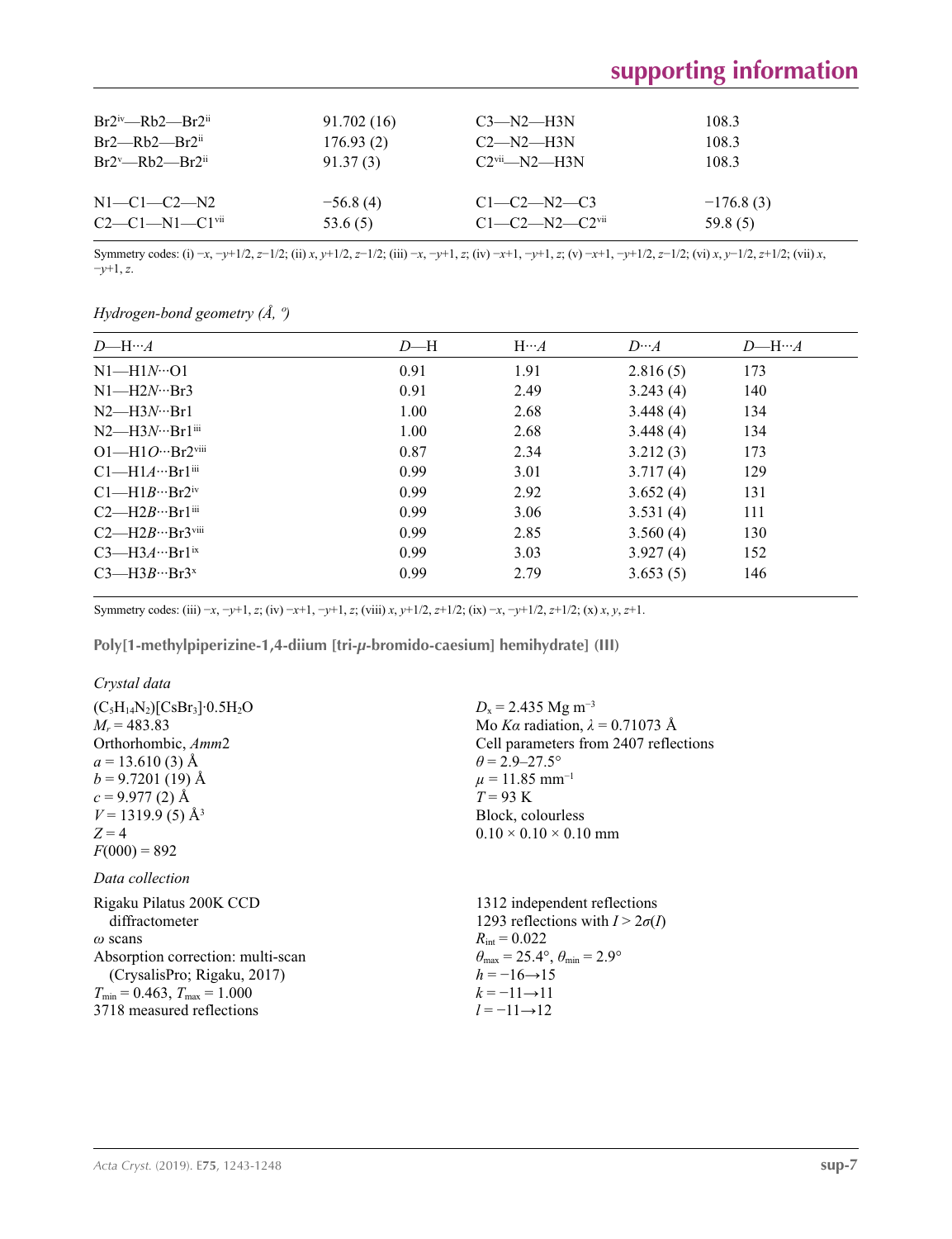*Refinement*

| Refinement on $F^2$                             | $w = 1/[\sigma^2(F_0^2) + (0.0012P)^2]$                   |
|-------------------------------------------------|-----------------------------------------------------------|
| Least-squares matrix: full                      | where $P = (F_o^2 + 2F_c^2)/3$                            |
| $R[F^2 > 2\sigma(F^2)] = 0.013$                 | $(\Delta/\sigma)_{\text{max}}$ < 0.001                    |
| $wR(F^2) = 0.029$                               | $\Delta\rho_{\rm max} = 0.57$ e Å <sup>-3</sup>           |
| $S = 0.94$                                      | $\Delta\rho_{\rm min} = -0.70 \text{ e } \text{\AA}^{-3}$ |
| 1312 reflections                                | Extinction correction: SHELXL-2014/7                      |
| 68 parameters                                   | (Sheldrick 2015),                                         |
| 1 restraint                                     | $Fc^* = kFc[1+0.001xFc^2\lambda^3/sin(2\theta)]^{-1/4}$   |
| Primary atom site location: structure-invariant | Extinction coefficient: 0.00081 (7)                       |
| direct methods                                  | Absolute structure: Parsons et al. (2013)                 |
| Hydrogen site location: mixed                   | Absolute structure parameter: 0.016 (7)                   |
| H-atom parameters constrained                   |                                                           |

## *Special details*

**Geometry**. All esds (except the esd in the dihedral angle between two l.s. planes) are estimated using the full covariance matrix. The cell esds are taken into account individually in the estimation of esds in distances, angles and torsion angles; correlations between esds in cell parameters are only used when they are defined by crystal symmetry. An approximate (isotropic) treatment of cell esds is used for estimating esds involving l.s. planes.

*Fractional atomic coordinates and isotropic or equivalent isotropic displacement parameters (Å<sup>2</sup>)* 

|                  | $\boldsymbol{\chi}$ | $\mathcal{Y}$ | $\boldsymbol{Z}$ | $U_{\rm iso}*/U_{\rm eq}$ |  |
|------------------|---------------------|---------------|------------------|---------------------------|--|
| Cs1              | 0.0000              | 0.5000        | 0.10292(5)       | 0.01104(16)               |  |
| Cs2              | 0.5000              | 0.5000        | $-0.04771(5)$    | 0.01285(16)               |  |
| Br1              | 0.0000              | 0.30234(7)    | 0.40657(7)       | 0.01341(18)               |  |
| Br <sub>2</sub>  | 0.5000              | 0.26080(7)    | 0.21347(7)       | 0.01513(17)               |  |
| Br3              | 0.25365(6)          | 0.5000        | 0.03902(7)       | 0.01354(16)               |  |
| C1               | 0.2714(4)           | 0.6276(5)     | 0.3848(5)        | 0.0140(11)                |  |
| H <sub>1</sub> A | 0.2128              | 0.6348        | 0.3263           | $0.017*$                  |  |
| H1B              | 0.3132              | 0.7093        | 0.3686           | $0.017*$                  |  |
| C2               | 0.2391(4)           | 0.6259(4)     | 0.5301(6)        | 0.0138(10)                |  |
| H2A              | 0.2977              | 0.6263        | 0.5890           | $0.017*$                  |  |
| H2B              | 0.2001              | 0.7095        | 0.5497           | $0.017*$                  |  |
| C <sub>3</sub>   | 0.1412(5)           | 0.5000        | 0.6985(7)        | 0.0189(16)                |  |
| H <sub>3</sub> A | 0.1014              | 0.4149        | 0.7140           | $0.028*$                  |  |
| H3B              | 0.1974              | 0.5000        | 0.7625           | $0.028*$                  |  |
| N1               | 0.3276(4)           | 0.5000        | 0.3497(6)        | 0.0125(13)                |  |
| H1N              | 0.3408              | 0.5000        | 0.2603           | $0.015*$                  |  |
| H2N              | 0.3859              | 0.5000        | 0.3944           | $0.015*$                  |  |
| N2               | 0.1782(4)           | 0.5000        | 0.5586(6)        | 0.0112(12)                |  |
| H3N              | 0.1205              | 0.5000        | 0.4965           | $0.013*$                  |  |
| O <sub>1</sub>   | 0.5000              | 0.5000        | 0.5110(6)        | 0.0149(16)                |  |
| H1O              | 0.5000              | 0.5749        | 0.5620           | $0.018*$                  |  |

## *Atomic displacement parameters (Å2 )*

|     | 17 7 Li   | r 722     | r 733     | т 712 | T 713     | T 123 |
|-----|-----------|-----------|-----------|-------|-----------|-------|
| Cs1 | 0.0133(4) | 0.0096(3) | 0.0102(3) | 0.000 | $0.000\,$ | 0.000 |
| Cs2 | 0.0146(3) | 0.0134(3) | 0.0105(3) | 0.000 | 0.000     | 0.000 |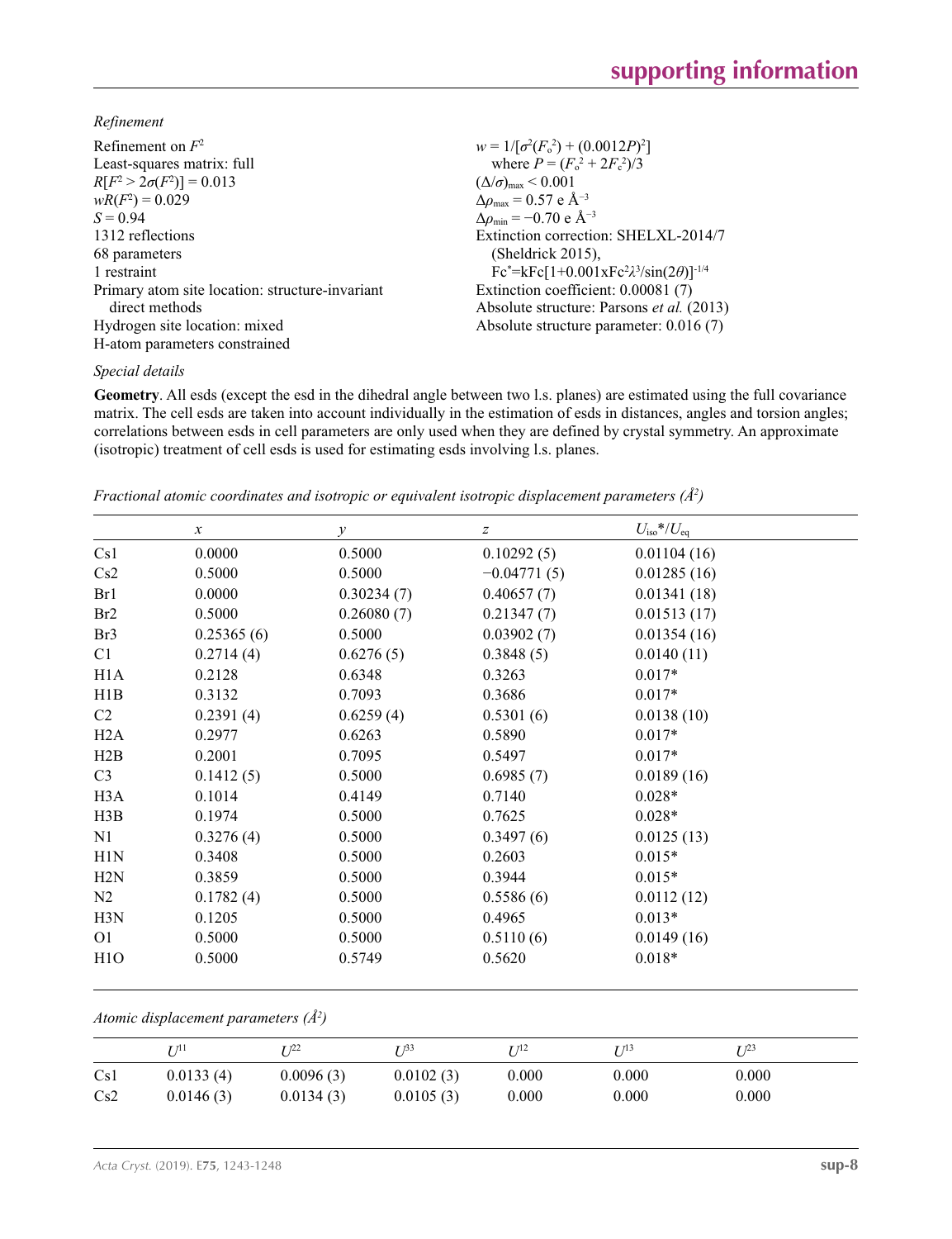| Br1             | 0.0155(4) | 0.0110(3) | 0.0138(3) | 0.000    | 0.000        | 0.0029(3)    |
|-----------------|-----------|-----------|-----------|----------|--------------|--------------|
| Br2             | 0.0193(4) | 0.0128(3) | 0.0133(3) | 0.000    | 0.000        | $-0.0001(3)$ |
| Br <sub>3</sub> | 0.0143(3) | 0.0140(3) | 0.0123(4) | 0.000    | $-0.0017(3)$ | 0.000        |
| C <sub>1</sub>  | 0.015(3)  | 0.009(2)  | 0.018(3)  | 0.001(2) | 0.001(2)     | 0.003(2)     |
| C <sub>2</sub>  | 0.017(3)  | 0.009(2)  | 0.016(2)  | 0.002(2) | 0.000(2)     | 0.001(3)     |
| C <sub>3</sub>  | 0.021(4)  | 0.026(4)  | 0.009(3)  | 0.000    | 0.003(4)     | 0.000        |
| N <sub>1</sub>  | 0.010(3)  | 0.016(3)  | 0.012(3)  | 0.000    | 0.001(2)     | 0.000        |
| N <sub>2</sub>  | 0.012(3)  | 0.012(3)  | 0.010(3)  | 0.000    | 0.001(2)     | 0.000        |
| O <sub>1</sub>  | 0.022(4)  | 0.007(3)  | 0.016(4)  | 0.000    | 0.000        | 0.000        |
|                 |           |           |           |          |              |              |

*Geometric parameters (Å, º)*

| $Cs1 - Br1$ <sup>i</sup>                  | 3.5319(9)   | $C1-C2$                      | 1.515(7)  |  |
|-------------------------------------------|-------------|------------------------------|-----------|--|
| $Cs1 - Br1$ <sup>ii</sup>                 | 3.5319(9)   | $C1 - H1A$                   | 0.9900    |  |
| $Cs1 - Br1$ <sup>iii</sup>                | 3.5873(10)  | Cl—H1B                       | 0.9900    |  |
| $Cs1 - Br1$                               | 3.5873(10)  | $C2 - N2$                    | 1.505(6)  |  |
| $Cs1 - Br3$ <sup>iii</sup>                | 3.5105(11)  | $C2 - H2A$                   | 0.9900    |  |
| $Cs1 - Br3$                               | 3.5105(11)  | $C2 - H2B$                   | 0.9900    |  |
| $Cs2$ —Br $2^{iv}$                        | 3.4923(10)  | $C3 - N2$                    | 1.484(9)  |  |
| $Cs2 - Br2$                               | 3.4923(10)  | $C3 - H3A$                   | 1.0011    |  |
| $Cs2 - Br2v$                              | 3.4790(9)   | $C3 - H3B$                   | 0.9961    |  |
| $Cs2$ —Br $2$ <sup>ii</sup>               | 3.4790(9)   | $N1-C1$ <sup>vii</sup>       | 1.499(6)  |  |
| $Cs2$ —Br3                                | 3.4627(11)  | $N1 - H1N$                   | 0.9100    |  |
| $Cs2$ — $Br3$ <sup>iv</sup>               | 3.4627(11)  | $N1 - H2N$                   | 0.9100    |  |
| $Br1-Cs1vi$                               | 3.5319(9)   | $N2-C2$ <sup>vii</sup>       | 1.505(6)  |  |
| $Br2-Cs2vi$                               | 3.4790(9)   | $N2 - H3N$                   | 1.0000    |  |
| $C1 - N1$                                 | 1.499(6)    | $O1 - H1O$                   | 0.8883    |  |
| $Br3$ <sup>iii</sup> — $Cs1$ — $Br3$      | 159.07(3)   | $Cs1$ <sup>vi</sup> —Br1—Cs1 | 156.07(2) |  |
| Br3iii-Cs1-Br1i                           | 84.218 (9)  | $Cs2$ <sup>vi</sup> —Br2—Cs2 | 174.97(3) |  |
| $Br3-Cs1-Br1$ <sup>i</sup>                | 84.219 (9)  | $Cs2$ —Br3—Cs1               | 175.99(3) |  |
| Br3iii-Cs1-Br1ii                          | 84.218 (9)  | $N1-C1-C2$                   | 111.3(4)  |  |
| $Br3-Cs1-Br1$ <sup>ii</sup>               | 84.219 (9)  | $N1-C1-H1A$                  | 109.4     |  |
| $Br1^i$ -Cs1--Br1 <sup>ii</sup>           | 112.63(3)   | $C2-C1-H1A$                  | 109.4     |  |
| $Br3iii$ -Cs1-Br1 <sup>iii</sup>          | 98.823 (12) | $N1-C1-H1B$                  | 109.4     |  |
| $Br3-Cs1-Br1$ iii                         | 98.822 (12) | $C2-C1-H1B$                  | 109.4     |  |
| $Br1^i$ -Cs1-Br1ii                        | 156.07(2)   | $H1A - C1 - H1B$             | 108.0     |  |
| Br1 <sup>ii</sup> -Cs1-Br1 <sup>iii</sup> | 91.305(15)  | $N2 - C2 - C1$               | 110.4(4)  |  |
| $Br3$ <sup>iii</sup> — $Cs1$ — $Br1$      | 98.823 (12) | $N2-C2-H2A$                  | 109.6     |  |
| $Br3-Cs1-Br1$                             | 98.822 (13) | $Cl$ -C2-H2A                 | 109.6     |  |
| $Br1^i$ -Cs1--Br1                         | 91.305(15)  | $N2-C2-H2B$                  | 109.6     |  |
| $Br1ii$ -Cs1--Br1                         | 156.07(2)   | $C1-C2-H2B$                  | 109.6     |  |
| $Br1$ <sup>iii</sup> — $Cs1$ — $Br1$      | 64.76(3)    | $H2A-C2-H2B$                 | 108.1     |  |
| $Br3-Cs2-Br3$ iv                          | 151.06(3)   | $N2-C3-H3A$                  | 109.2     |  |
| $Br3-Cs2-Br2v$                            | 99.854 (11) | $N2-C3-H3B$                  | 110.0     |  |
| $Br3iv$ -Cs2- $Br2v$                      | 99.854 (11) | $H3A - C3 - H3B$             | 108.5     |  |
| $Br3-Cs2-Br2ii$                           | 99.854 (11) | $Clvii$ -N1- $Cl$            | 111.7(5)  |  |
| $Br3iv$ -Cs2--Br2 <sup>ii</sup>           | 99.854 (11) | $Clvii$ -N1-H1N              | 109.3     |  |
|                                           |             |                              |           |  |